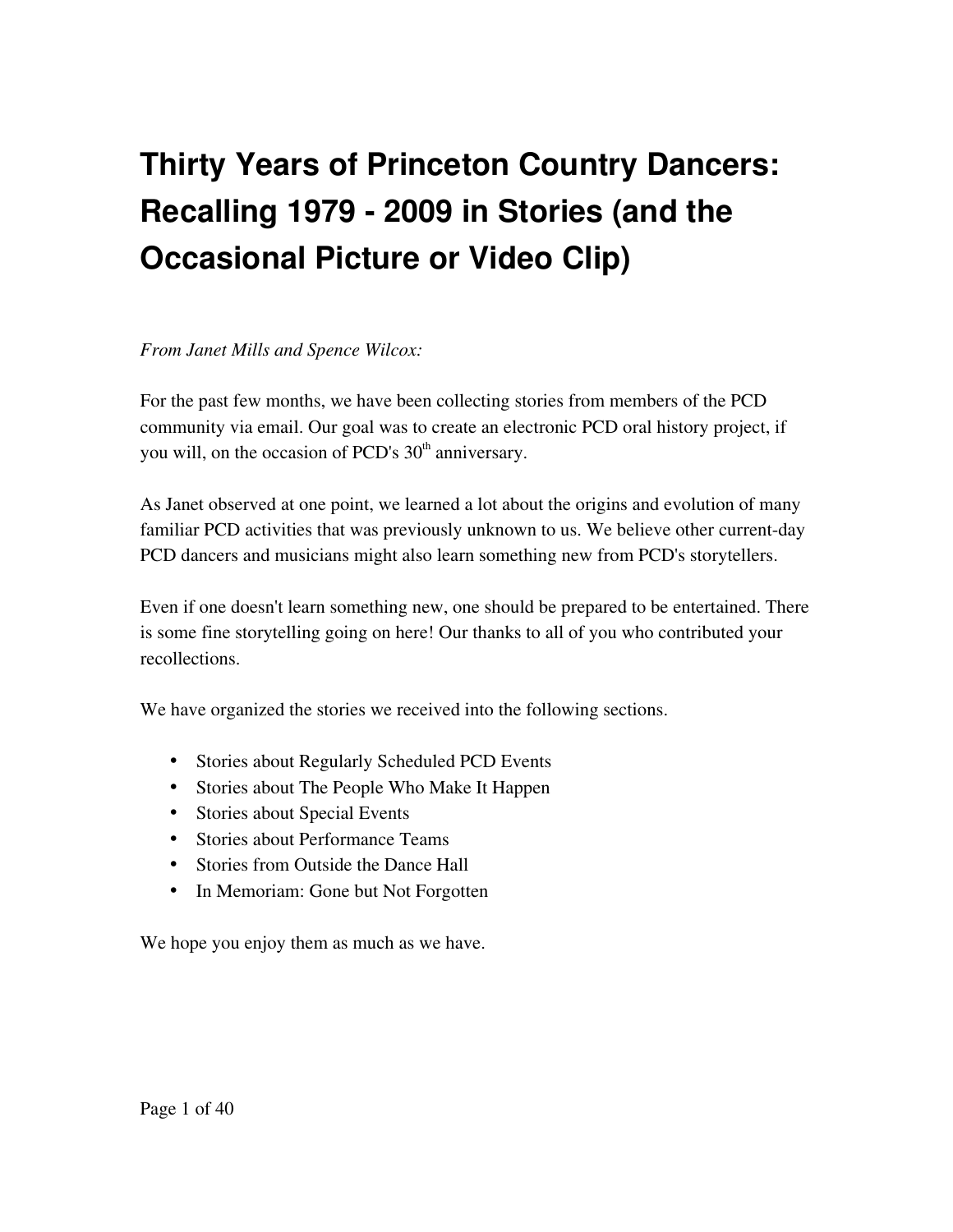## **Regularly Scheduled PCD Events**

This section describes:

- Contra Dances
- English Dances
- Community Dances

## *Contra Dances*

### *From Elizabeth Hough:*

Larry asked us to send memories of PCD over the past ten years.

I first danced with the Princeton Country Dancers in May, 2006, when I was considering whether to move back to New Jersey from Northern California. Before I had even applied for the job that I ultimately took, I visited a Wednesday night dance at the Suzanne Patterson Center to see if I could replace the contra dance community I'd been part of, in Sacramento.

I am generally rather timid about walking into a new environment by myself, but the group was very welcoming - the person running the evening even announced that a couple from England and I, from California, were visiting, that night - and I danced every dance. I left at the end of the night, confident that I would find a home, here.

### *From Barbara Simpson Vadnais and John Vadnais:*

We met while contra dancing in both Chatham and Highland Park. We wanted to thank our dance and music friends for sharing so much with us, so we thought it would be fitting to sponsor a PCD Saturday evening contra dance to celebrate our first wedding anniversary. So we hired the fabulous Fish Family to play at PCD on March 25, 2006. Donna Hunt called and wrote a special dance for us to mark the occasion called "365 Kisses O'More". Bob Ludwig memorialized the evening for us with many beautiful photographs. Two tables covered with yellow table clothes were moved into the center of the hall during break and dancers milled around enjoying anniversary cake, special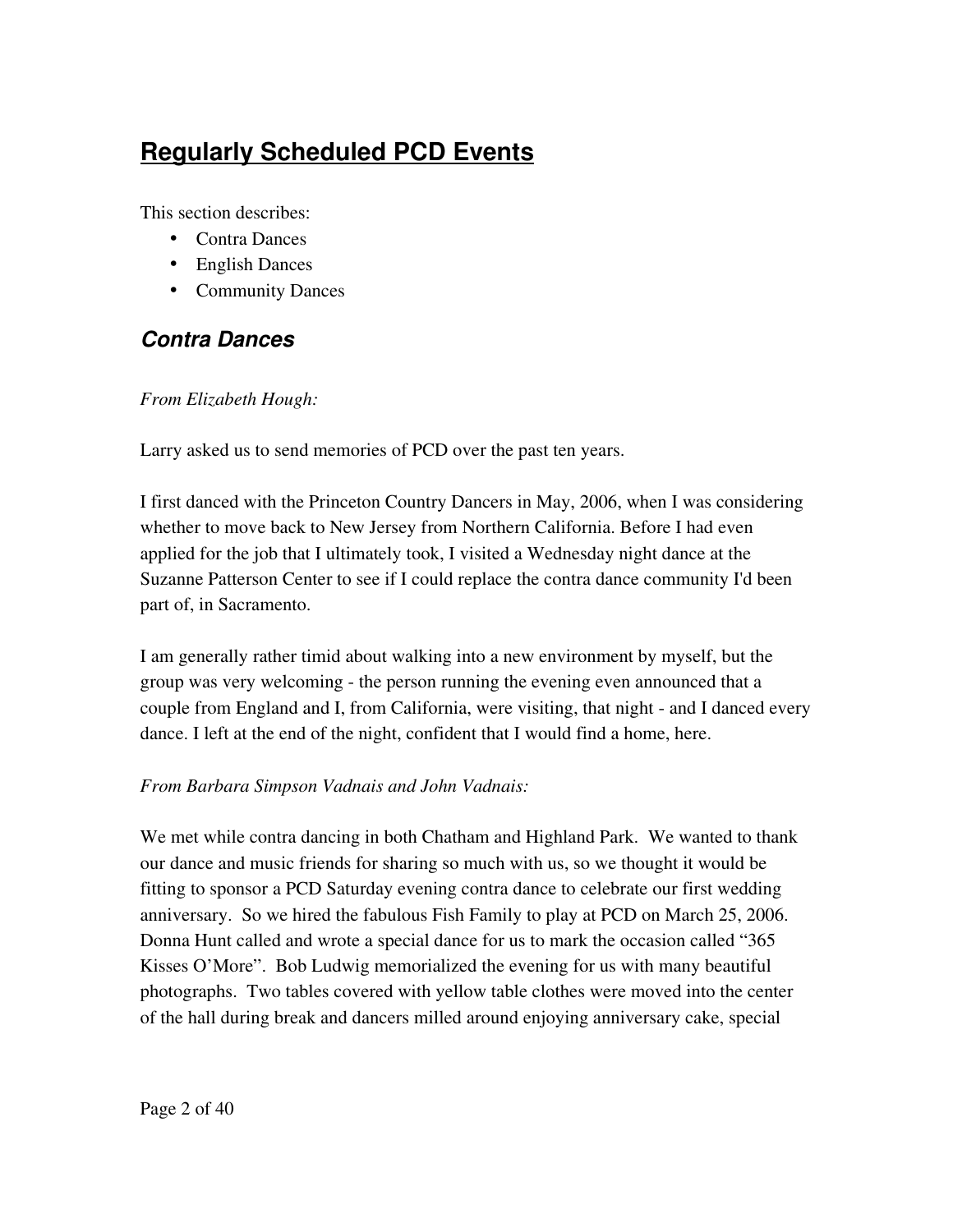cookies, meringues, fruits, and tamari almonds (John's favorite). Thank you PCD for so much joy and support and positive energy through the years!

#### *From Eliane Geren:*

I've written a book about an unusual experience I had about ten years ago, and in it I mention the role contra dancing has had in my life. Below is an excerpt. However, what I'd like to add here is that when I first tried contra dancing that one evening, I didn't continue, but went back to folk dancing. Then, a couple of months later, I met Jeff Looney, and he convinced me to come to the Harlingen church for contra dancing. I'm forever grateful to him.

*Sunday afternoon, I drove down the long dirt road that led out of the dance camp. What fun I'd had dancing, singing, and schmoozing with people in the contra dance community for the past two days. For a few years after Larry's death, this group had filled an important need for me.* 

*That part of my life started one Saturday evening eleven years ago when a friend and I had nothing special to do, and we'd decided to go to Princeton.*

*As we crossed the street and walked one block along the campus of the university, the faint sound of fiddle music touched my ears. We followed it and when we reached the stairs near the Woodrow Wilson School, I saw men and women dancing next to the pool* and fountain below. In the glow of the lantern-lights the women's skirts flowed behind *them as their partners swung them 'round and 'round. The dancers reminded me of a gathering of fairies dancing near a campfire in a meadow.* 

*When the music stopped, one of the men came up a few steps toward me. "Would you like to dance?" he asked, offering his hand. "I don't know this kind of dancing," I said, but I was dying to try it. He must have seen the yearning in my eyes. "Come on. It's easy. A caller will talk us through the dance before it starts." I took his hand. Little did I realize I was stepping into a new life.*

*Finally, I'd found a group where I fit in, and only then did I realize how much I'd missed that in my life. I didn't have to explain myself anymore. Of course wearing make-up was unnecessary. Of course comfortable clothes were more important than fashionable ones.*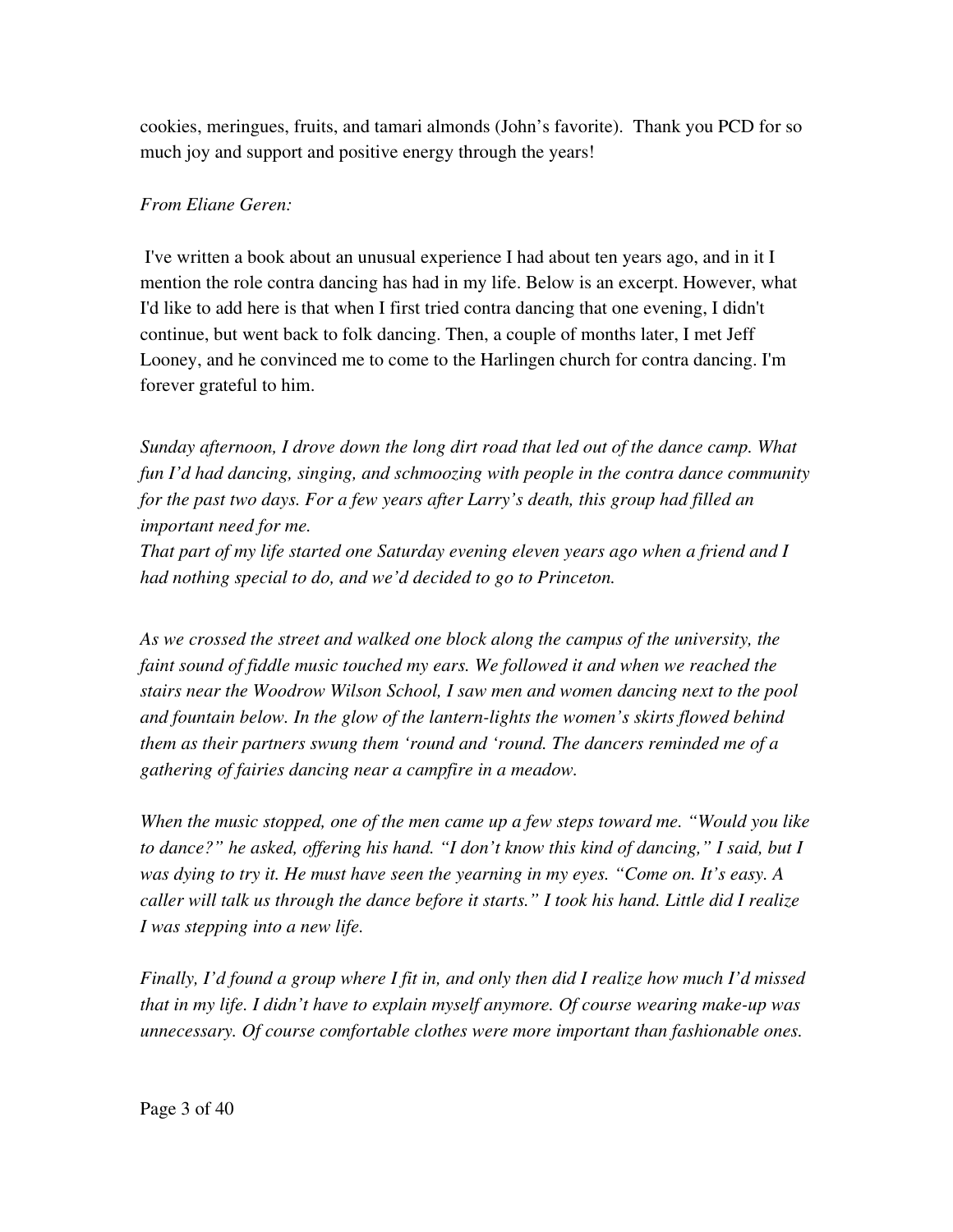*Of course a person could have more fun dancing than going shopping. Of course a man could wear a skirt for dancing if he wanted to.*

Over the years, like new love, the thrill had faded, but I still enjoyed getting together with

the original gang.

### *From Melanie Hagen:*

I am delighted to provide an ancient (greater than ten years ago) contra dancing story. In 1986 I moved to Princeton to live with my father while taking courses at Rutgers. I needed some social activity and had enjoyed contra dancing in the past in New Hampshire and New York City. I started going to the Harlingen dances and had a fabulous time. After a few weeks I met a wonderful young man named Steve who was a graduate student in physics. He had been encouraged to come dancing [by] his friend Dan. [Steve and I] quickly fell in love and were married in 1993.

We have several jokes related to how we met. Dan maintains that he told Steve that he needed to meet women. Steve apparently replied that he didn't want to meet women, he wanted to already know them! Shortly before we met at the dance, I later realized, I had seen Steve at the supermarket buying a single pork chop and some carrots. I told this to Steve's parents and they have chosen to believe that I picked him up in the supermarket when I saw him buying dinner for one!

We now live in Gainesville, Florida and have two boys ages 10 and 12. We considered naming one of them Harlingen. My only regret is that we stopped contra dancing when we were getting to know each other and have never returned. We will [still] occasionally spin around the kitchen.

[2008 Contra Dance Photo Sets](http://www.flickr.com/photos/staspix/sets/72157608967258447/) (courtesy of Stas W)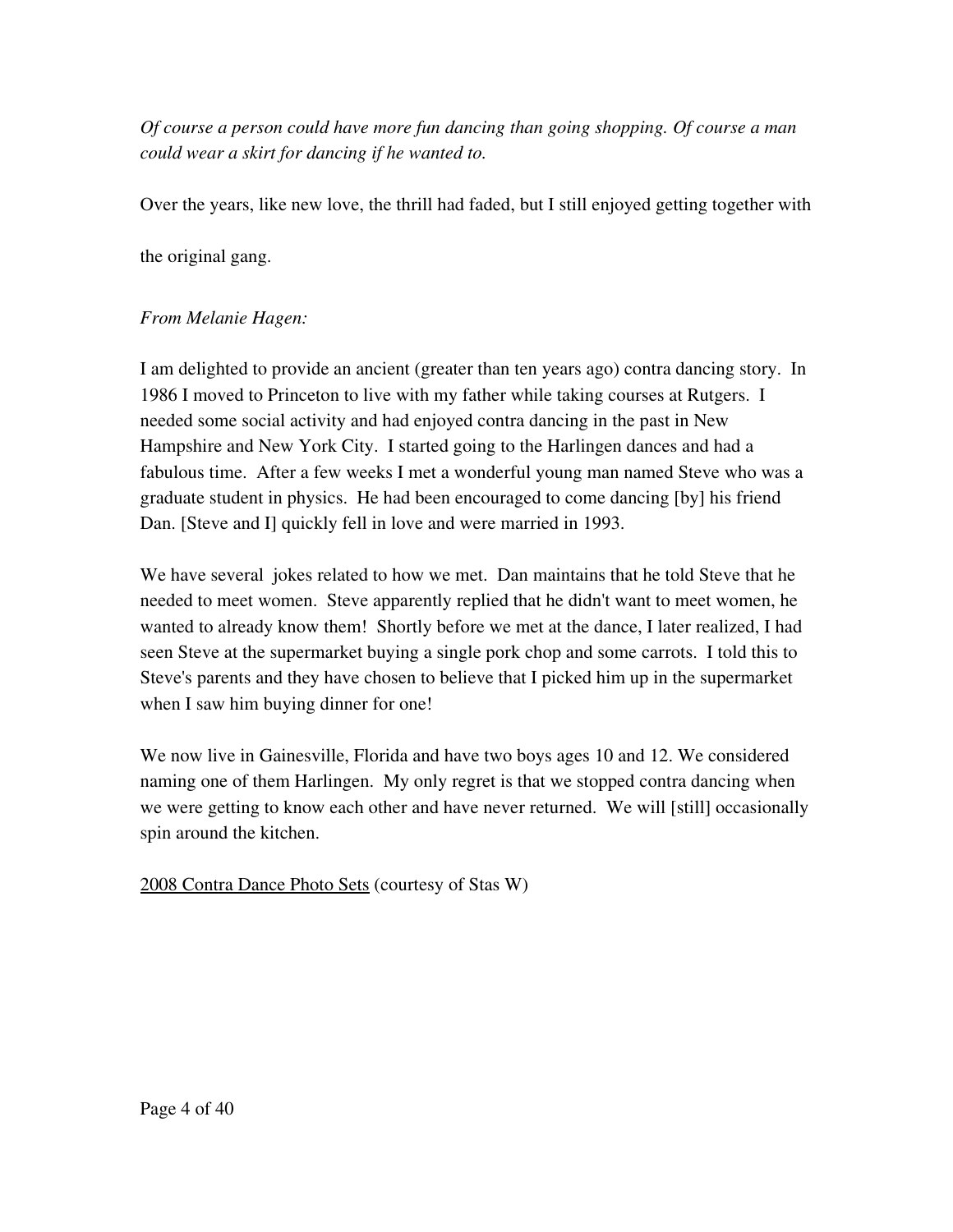### *English Dances*

### *From ECD caller Judi Rivkin's [web site:](http://www.rivkinetic.org/)*

[Judi's] latest endeavor has been a series of English Country Dance classes taught through the Princeton Adult School. She and Sue Dupré began the "English Country Dance: Jane Austen and Beyond" class in Fall of 2005; Judi continued in the spring term, and the Spring 2009 class is scheduled to run once a week, on eight Tuesday evenings in February and March. The class grew out of a series of workshops for newcomers to English Country Dancing, entitled "Jane Austen on the Dance Floor," coled by Sue Dupré, which ran weekly in Princeton in the Autumn of 2004. That series ended with a gala evening, "The Austen-Tatious Assembly."

Nearly every Valentine's Day for the last several years, Judi has presented an evening of Romantic English Country Dances in Waltz & Triple Time, [most recently at PCD.]

### *Community Dances*

### *From Margoleath Berman and Louise Senior:*

And in the beginning, there were Wednesday night dances. And we were free and easy and stayed out late.

And then Sue and Bob begat Sam and Callum. And they slept on air mattresses below the tables. And it was good.

And Ellen and Martin begat Ross. And there were far fewer late nights.

And then the begetting began in earnest. And Janet and David begat Sarah and Joey. And Trish and Garry begat Kevin and Ian. And Sarah and Larry begat Stephen and Anna, although there are rumors that Stephen is a figment of Anna's imagination. Lise and David begat Peter. Neil and Gretchen begat Matthew. And the Ladies, they Lunched.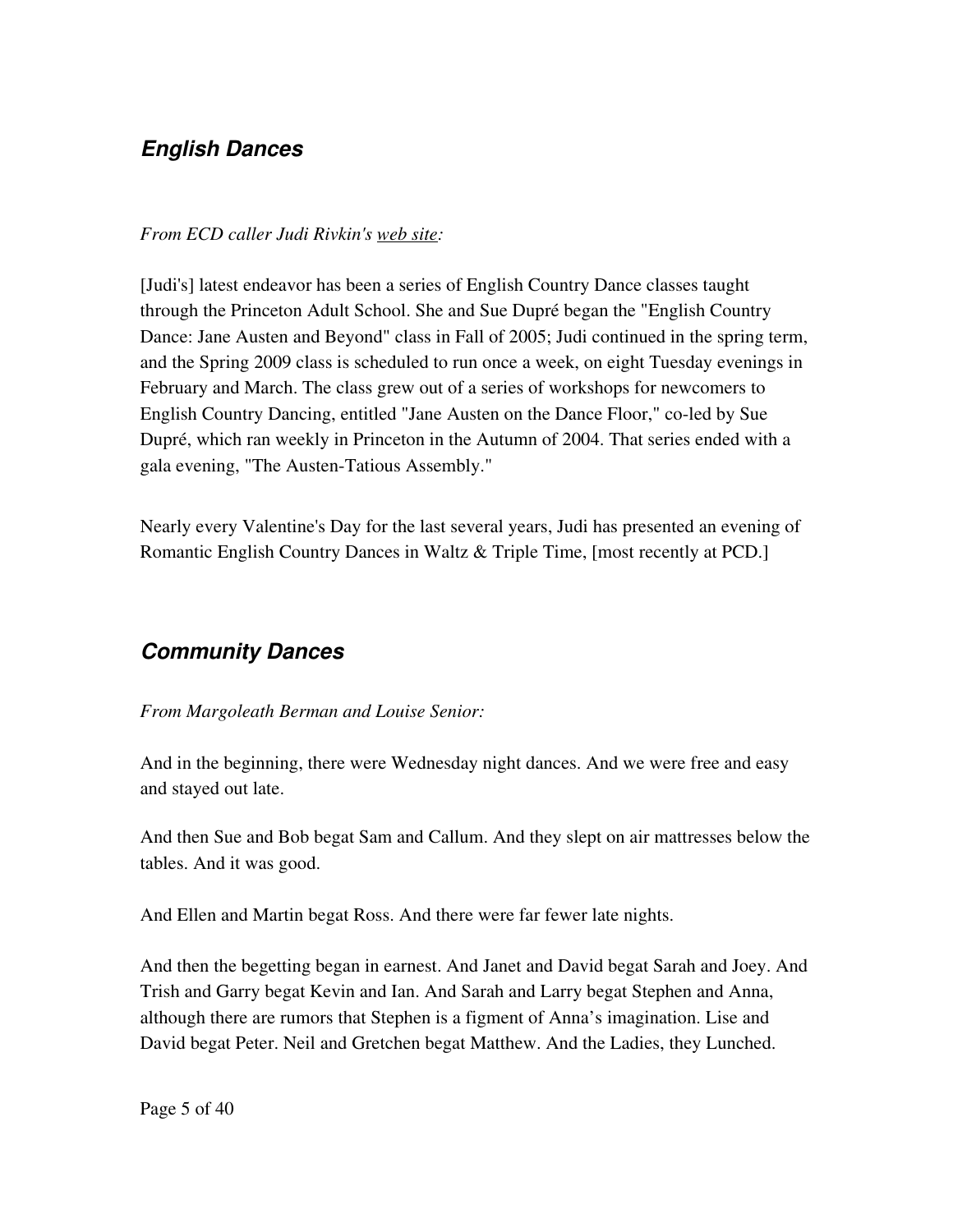And Debbie and Mark brought forth a Jacob and a Margaret who were as Good as Gold. And Robert and Beth begat Jay and Terri, and we LaRued the day they traveled to the Southlands and stayed to spread the word of the dance. And Lynda and Robert brought forth Rowan, and he was a lumberjack, but that's okay. And Robert and Janet brought forth Imogen and Cecily, who wore Anna's clothing. And Louise and Ted brought forth AmiLin. And Barbara and Brian brought forth Anna and Leah. And they took their children and Headed for the Hills.

And there was Erin, who came as a foundling wrapped in exceedingly interesting swaddling clothing.

And PCD said that it was good. So good, in fact, that we should have a Community Dance for our progeny. And then there were the Barbours, Martin and Nancy who begat Amanda, Robin and Kathryn and created an entire Molly side on their own. And the Senior-Birnies, Louise and Dunbar, came from the West, with April leading the charge and Nick hiding in a book and a hat. And there came a May Day when they were too tired to say no, an PCD Executive Committee member brought forth Louise to Nancy and Margoleath and begat a Committee for the dance so that the burdens of Amilin's Mother and Cecily and Imogen's Mother would be eased. And with the children dancing came forth Tom and Dina Laresch, having begat Amy, Julia & Katie. And Tom said the Committee was good and there was sound. And from the North came Paula Entin who brought a grown Zachary into our midst, along with her keyboard. And to Margoleath and Dan's surprise, there was the Grandchild. And she was our Destiny.

And we danced Sasha. And it was good.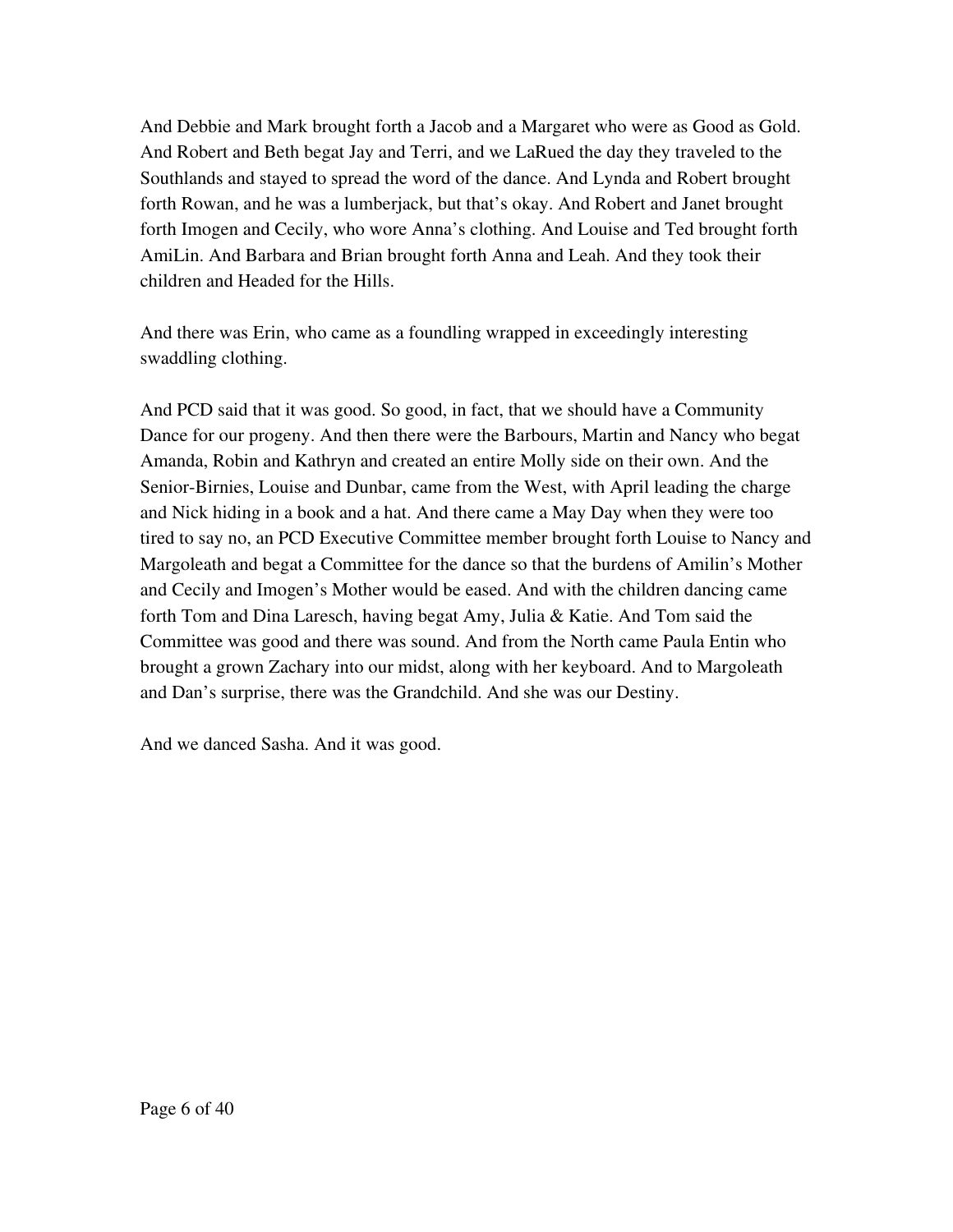## **The People Who Make It Happen**

This section describes:

- Bands and Musicians
- Callers
- The People behind the Scenes

## *The Bands and Musicians*

### *From Paul Prestopino:*

I dunno exactly what sort of story qualifies for this effort, but I do have this one: It was 1980, I think (might have been 1981; I'm sure someone knows the answer). Ron Orlando's rock band, Nightflyer, with whom I'd been sitting in whenever I could, had just come apart at the seams (as bands often do), and I was looking for some sort of musical situation I might get involved with. My daughter Peri (an avid contra dancer, and recorder player) had just been asked by David Herndon to participate in a band he was putting together for a special, one-time contra dance, to be held a month or two hence. So I asked the logical question: could I come and play? Peri checked with David, whose reaction, apparently was something like, "Well, he's a professional musician, and probably won't want to put in the rehearsal time." Little did he know what a rehearsal hound I am....

Anyway, the band was formed; eleven musicians from Princeton and surrounds (I've been racking my brain to come up with all the names, but I'm sure someone knows the answer to that, too). Tony Parkes came down from Boston to call, and the dance was a great success.

Out of this grew a number of things; first, this dance became an annual event, but held in October (that first one was in April). Second, it became the basis for a fine pool of musicians, out of which grew PUB, our great pickup band. And, third, a new band was formed, originally composed of Eric Scott, David Herndon, and Barbara Greenberg. I joined shortly thereafter, to be followed even more shortly by Daniel Beerbohm. Some time later, David moved away, and we became a foursome.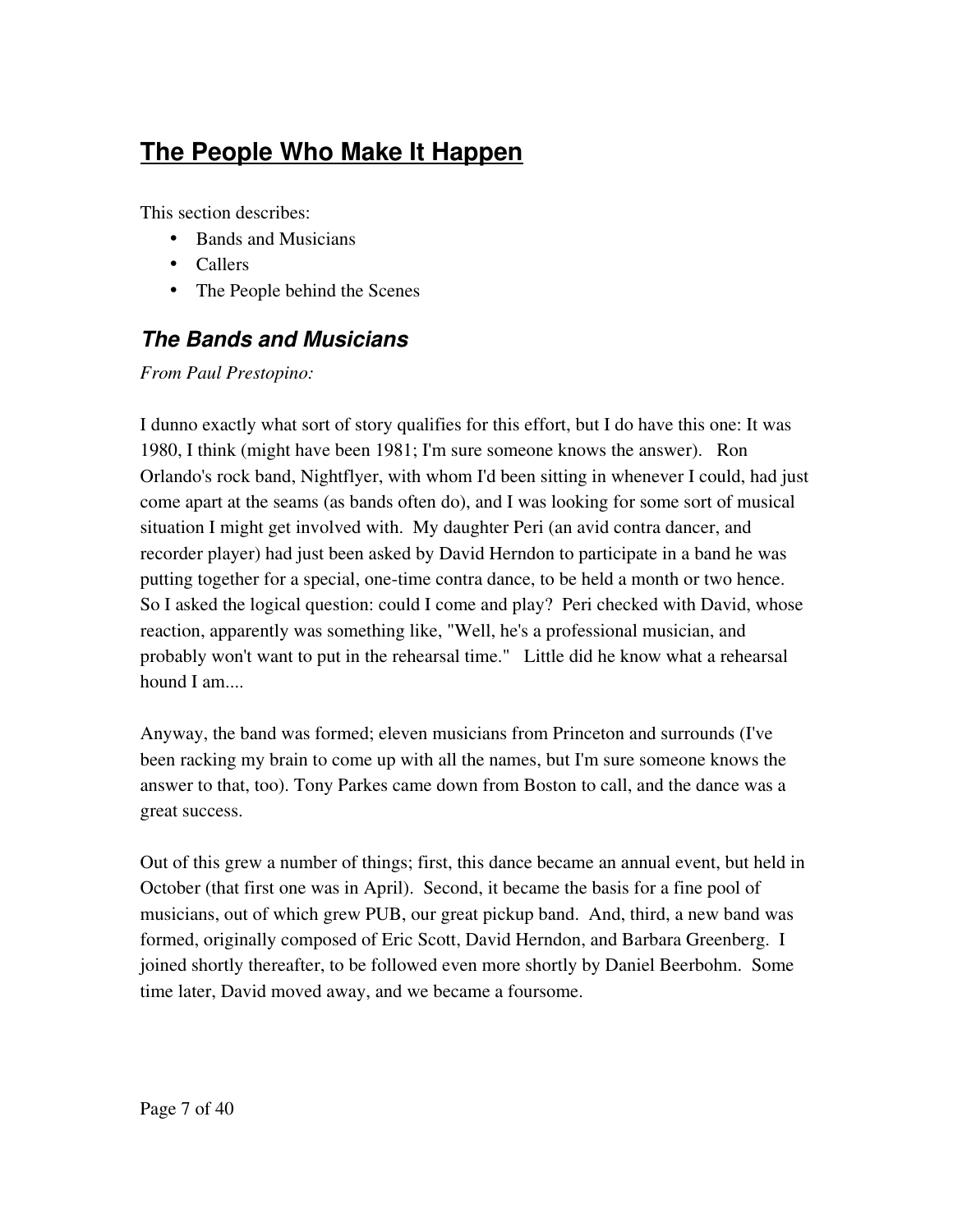The once-a-year big band, as you might have guessed, is Rum  $&$  Onions, and our little four-piece group went by "The New Band From Princeton" before finally finding the name Hold The Mustard.

#### *From Susie Lorand:*

[You asked about the early bands.] I think Rag & Tangle included Pete Soloway and David Laurence; Plum Pudding included Michael Bell. Shepherd's Holiday included Louise McClure (and Ted?), Tom Norton, and sometimes Karen Kevra. Eric Scott was in all three bands. [You] could ask Marge Scott and the other still-local people I've mentioned about who else I've forgotten.

Here's a list of my bands from the '90s on and who else is (or was) in them, and a bit about some of the band names.

The Free Radicals (appeared as "Name This Band" till we chose the name) originally me, Tom Gibney, Mike Lemonick, and Roberta Truscello later we started including Paul Prestopino. We circulated a long list of possible names. I forget who suggested the Free Radicals, but it resonated with me because my father the chemist was studying free radicals in the 1960s, when there were a lot of radicals of another sort on the loose.

Rootcrop started when Roberta was unavailable for a Free Radicals date. Pete Soloway and Paul Prestopino became the rhythm section, on bass and guitar respectively. We've had Amy Zakar play with us more recently, and Brittany Haas has also sat in when we could get her. The name is partly a play on the "Radicals" of the other band's name.

Fire Hazard: Ross Harris, Robert Mills, Paul Prestopino, and me. I think I chose the name under pressure from Swingin' Tern to have something to put on their schedule flier. There's an a Capella group at Princeton called the Firehazards; I figured that making the name singular and two words would be different enough to prevent confusion.

Mostly Harmless: Roberta Truscello, Bob Stein, Wes Steenson, and me. We chose the name in honor of Douglas Adams shortly after his untimely death.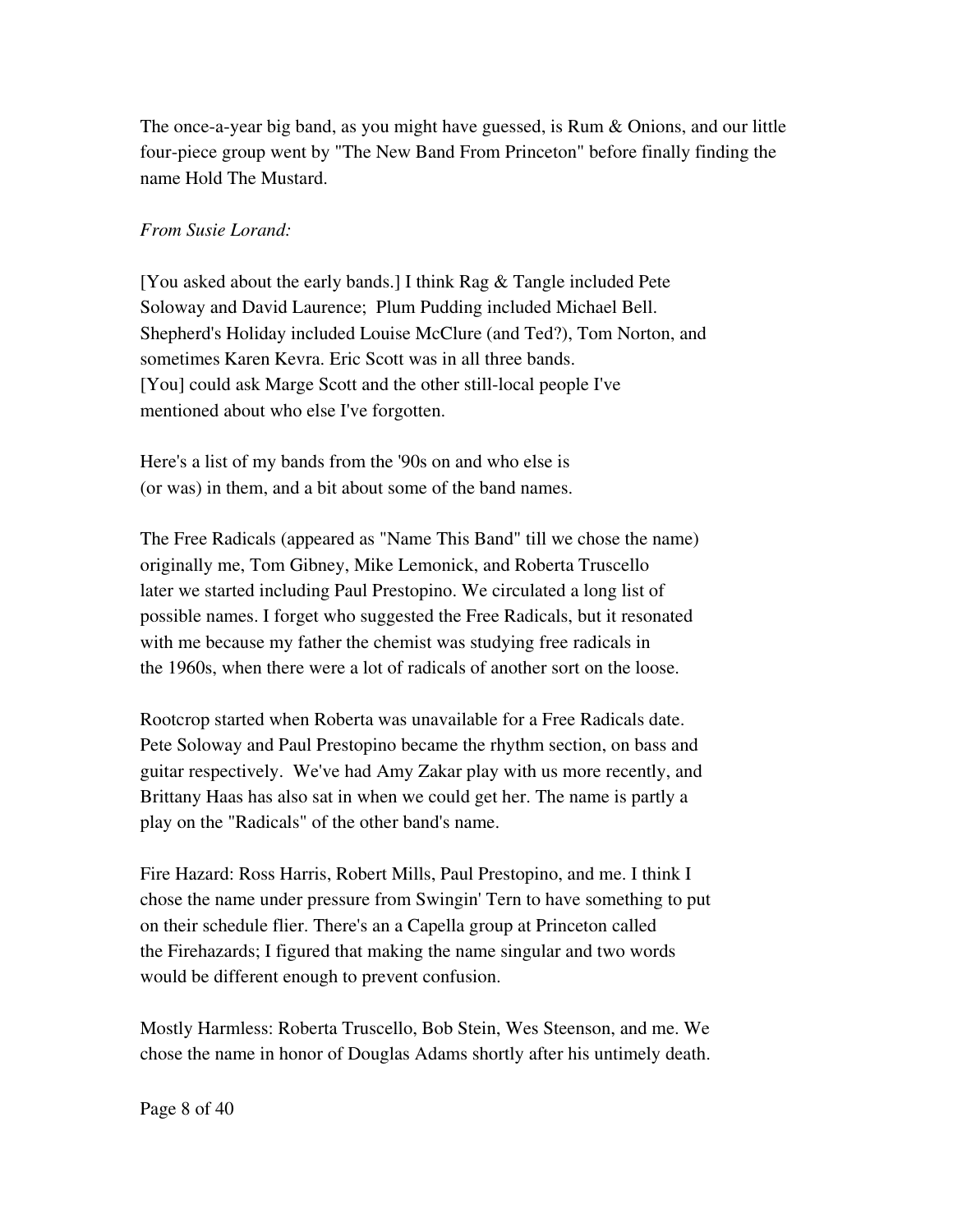("Mostly Harmless" is part of the description of Earth in the \_Hitchhiker's Guide to the Galaxy\_ entry about the planet.) Bob and Wes went to high school together and were in the same homeroom. Imagine what their teacher went through!

The Flying Buttresses: Not sure if this counts as a PCD band - it includes Kathy Talvitie, Bob Stein, me, and Paul Prestopino when we can get him. I think Kathy came up with the name.

Distant Star: everyone else in it is from Philadelphia so I don't know if this is a PCD band either. Kathy Talvitie, Bob Pasquarello, Judi Stellar, and me. Named for a tune that KT wrote; the name also echoes Judi's surname.

Kathy Talvitie, Bob Mills, and I played as a trio for a while. I can't remember if we ever came up with a name. Maybe one of them remembers.

Other bands you should make sure are documented:

Guilt-Free Music (Debbie Goodkin was in it; I forget exactly who else)

Will Food Be Served? (Janet & Robert Mills; Michael Bell & Jane McCarty)

P2C2E House (Ben Bolker and I forget who else)

Ask Ben if he had any other band names. I think I recall that he played as a trio with Jan Drechsler and Frank Ruck, but I might be confused.

Hope this helps.

### *From Rose Meyers:*

A PCD band not mentioned so far is Teenage Dinosaurs, with Scott Marshal, David Laurence, and Richard D. Smith. What a great sound they had! I can't even guess at the dates.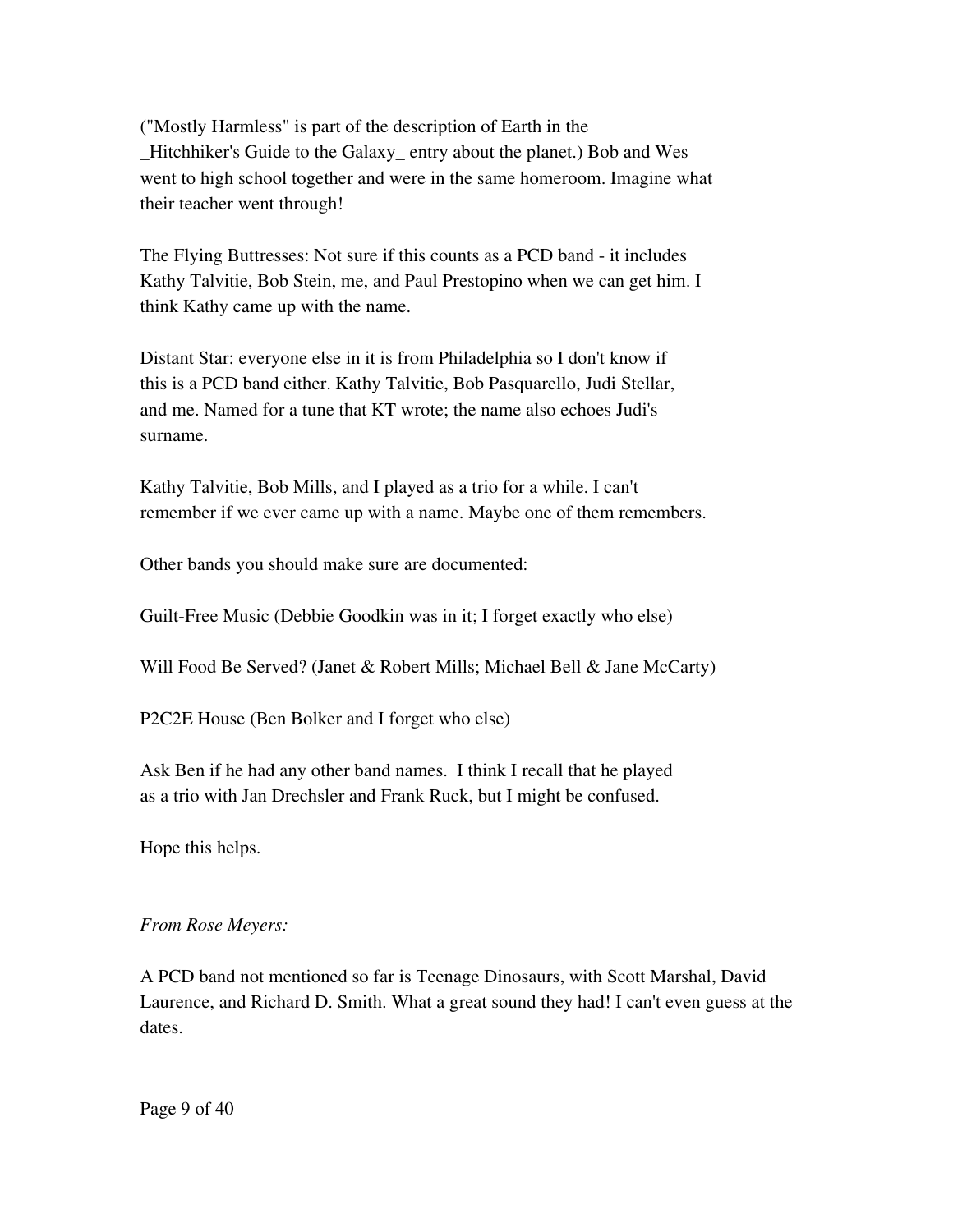#### *From John Vadnais:*

Many people remember when Head-For-The-Hills was at Hudson Guild Farm in the late 1980's, and when I think back to that time, I used to think, "was I there?" The confusion came from the New York City and Westchester Country Dance groups which ALSO had a weekend there AND they had Hold The Mustard as the "American" band with "Musical Cheers", with whom I played mandolin, as the "English" band. That is how I got to know Hold The Mustard: Barbara Greenberg Dan Beerbohm, Paul Prestopino, Eric Scott, and Marge Scott. That is also where all concerned encouraged me to organize the "midnight contra band" as I was just learning American style fiddle. I will always be grateful to that whole gang, especially Eric Scott who said one night about midnight, "John, I am too tired to call tune changes. You do it, and just let me know." That was a big step for me, and I think Eric knew that. I also will continue to be grateful to the English dance musicians and callers who welcomed me, including Leah Barkan, Christine Helweig, and Fried Hermann, as well as my fellow musicians who have gone on to other bands. And no, I was NOT at Head-For-The-Hills back then, but I was at Hudson Guild Farm.

#### *From Louise McClure:*

I had been at the Brasstown Folk School in the summer of 1975 or '6, taking wood carving. Several others in the campground had instruments, so we decided to go to a pavilion to jam. The folk school was on the way, and there was a community dance in there that night, so we slipped in to listen. The husband-wife piano-violin duo that typically played had come from the north, and to distinguish themselves from the local fiddlers, played a lot of tunes in flat keys. The violinist husband had a big tumor on his left collarbone; he saved up his pain pills all week so he could play the Sat. night dance. This night he was too sick to come, so his wife was covering everything on the piano. She spotted me slipping my violin under the bench in back and had the caller call me up to the front. "Can you read music?" "Can you read this?" Being classically trained, it was no problem. She was delighted, and they asked me back to play for the Fall Dance Weekend. Phil Merrill was down there playing that weekend, and I "fell in love" - he was the most amazing musician I'd ever heard in my life. He invited me to play with him at the Germantown Ball in December, when I would come to a dance I couldn't do.

That Dec. or Jan., a folkie friend who danced in NYC and knew David Chandler connected us when David, who'd been learning calling, decided to start a dance in the old elementary school on Rt. 27 in Franklin Park. I said I'd play, as long as there was music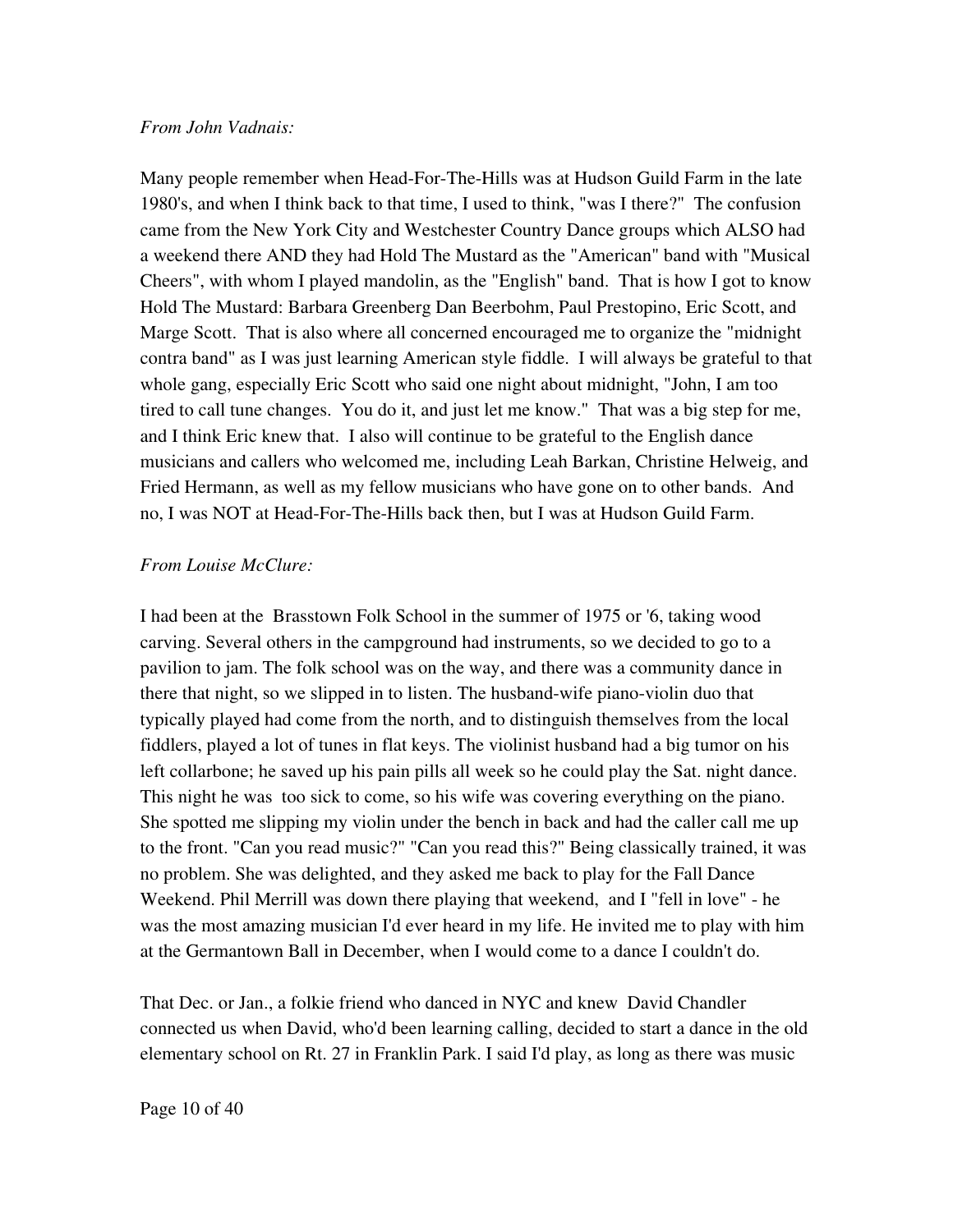and I could play with someone who could set the tempo and style, since I didn't know those. David asked Margaret Martin, a fine dance pianist and accordion player, to come down from north Jersey. She was solid as a rock and a wonderful person, lots of fun to play with. Dances were once a month(?). Gradually, dancers would come up and say, "I play a little <name of instrument>; it's out in the car. Would you mind if I sit in on a couple of dances?" (Bob Mills and Jan Drechsler were some of the first). Of course I said, "Please do join us;" soon, we had more musicians than dancers, and would have to shoo some musicians back onto the floor to have a dancing quorum.

It soon became apparent that the majority of the dancers came from the Princeton area. I believe it was the next fall that we moved into the YWCA building in Princeton, still on a monthly basis. Then by January or February, we'd moved into the Wilson College on the university campus, and gone to a weekly dance on Thursday nights. That turned out to be a huge time commitment. It was still functioning with a weekly pickup band. Various people took turns leading the band and proposing music, but it was largely the blind leading the blind. A physics graduate student named David Herndon started showing up with his fiddle; since he'd actually had some dancing and playing experience, he quickly became the go-to person for new music and for leading the band. He helped organize - was he the mastermind? the first big dance party, which became Rum and Onions, in the spring of 1979 (or 1978?).

Within a few years, some musicians wanted to form a set band, which would rehearse regularly and set a higher musical standard. (Jan Drechlser, Bob Mills, Whitney Collins, Richard Carlin and Mike Lemonick- they became the band Tripping Upstairs.) There was an open meeting at Wilson College, at which they not only wanted to have most of the dances played by them, but also wanted to be paid (we didn't pay any local musicians at that point). For the first time in my life, I spoke willingly in public: the dancers had created an inclusive, welcoming, supportive community, and I thought the musicians should, as well. Apparently lots of others felt the same way; we ended up with the precursor of the present arrangement, with some dances or portions thereof reserved for set bands, and others reserved for pickup bands. That welcoming environment for musicians has helped create the rich and deep instrumental community that we have now, which apparently is the envy of nearly every other dance community.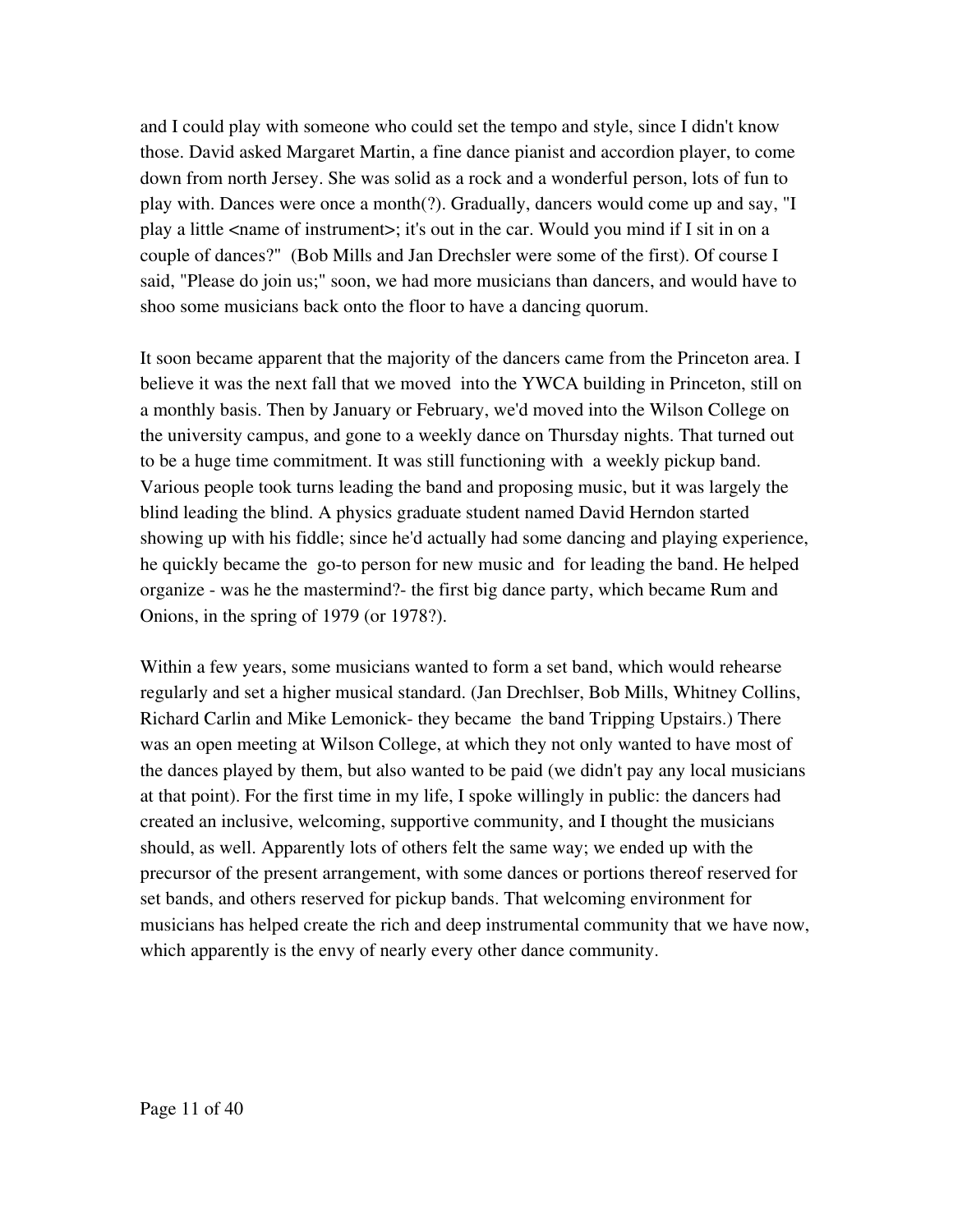### *From Pat Palmer in 2001, via the PCD pickup band web pages:*

When I first played in the Princeton pick-up band, not only was I a beginning player, but I was also painfully shy. Robert LaRue, the father of the pick-up band who ran it and nurtured and shaped it in its early days, encouraged me constantly, and tricked me into playing my first solo so that I wouldn't have time to think about it and choke. This was back in the late 1980's.

The way I got there in the first place was due to Annie Anderson. I heard her playing mandolin one evening, back before I played mandolin at all, when I just danced, and it was a wonderful, pretty sound. So I asked her how long she had been playing, and she replied "2 years". That phrase rattled around in my head, so that I went out the next week and bought my first mandolin and began practicing it in secret. Then I arranged to take a few lessons from Richard Smith. A year passed and I showed up for a pick-up band. I took a seat in the back. It was many more months before I was ready to play out, but the die was cast.

The best thing I ever did was decide to memorize a tune. I learned one, then another. Then I set myself the goal of learning a favorite tune once a week. One thing led to another, to where today, I would rather not use music at all and rarely have to.

My mandolin has traveled all over the world with me. It can be played in a car or an airport. It changed my life for the better. To Robert, Annie, Richard and all the members of the pick-up band, who are very supportive of beginning players, I owe thanks for providing me a place in which to learn. and enjoy myself.

### *From Debbie Goodkin in 2001, via the PCD pickup band web pages:*

At the fountain. . .

My strongest memory of pick up band was one summer ages ago when we were dancing outdoors at the fountain on Washington Road (say 1987ish). We had just set up our stands, mikes, and lights when it began to pour. We all moved into the small cathedralceilinged foyer of the building behind us (the Woodrow Wilson School?). The band set up on the balcony, and the dancers danced below. LOVELY!! I remember this every time I take out my copy of the medley "West Fork Gals/Cold Frosty Morning/Little Dutch Girl" - it's still pock-marked from the rain!!

Page 12 of 40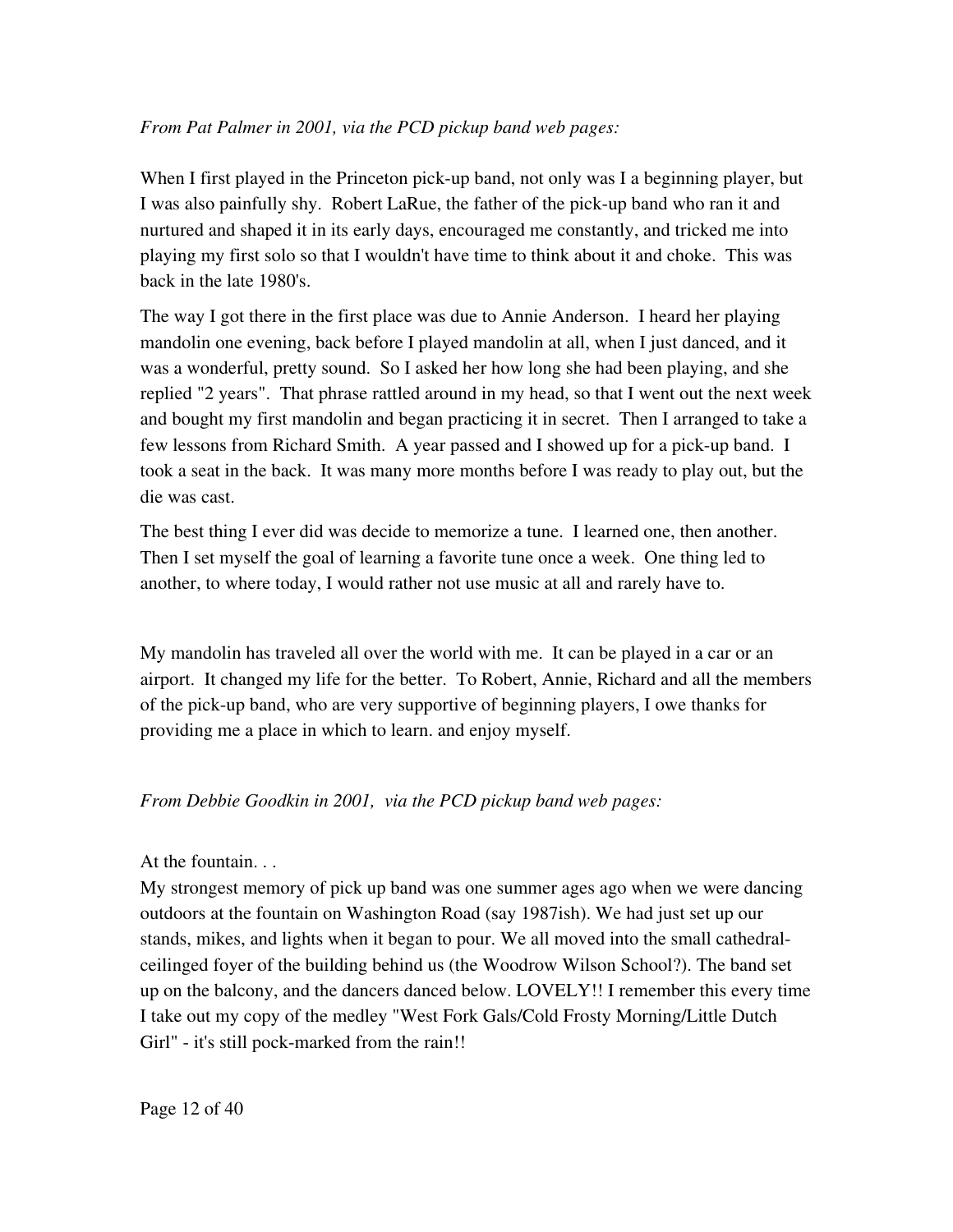#### *From Bob Mills:*

as it turns out the 30th Anniversary is Dawn Dance weekend, so i won't be able to participate! argh!

in any case, here's some stories.

although i bet most people date the dance from our first days in Wilcox Hall, in my mind the dance was started by david chandler, first at a church just a few hundred yards south of Six Mile Run Church which we used many years later in Franklin Park, where i played guitar with Margaret Ann Martin and Louise. and then 12x at a small back room in the Y at Princeton. i think that was 1978, but my calendar from that year is missing...

i remember it being from the start an English dance, possibly including some contra.

in wilcox hall, we danced in "The Red Room", which had red carpet, red couches, and brave Communist worker style paintings of the sort that must have been commissioned by the governments of Russia and China. we had a pickup band of up to 10-12 people. Tripping Up Stairs, PCD's first named band, congealed out of this, and was first composed of Michael Lemonick, Jan Drechsler and Bob Mills. around this time there was a movement towards more contra, less English, which eventually became all contra.

we were briefly at the Graduate College, at the time Kevin Moore was born; i remember Ann Harwood dramatically announcing his name at the dance the night he was born. around this time, Richard Carlin started playing with Tripping Up Stairs. and a little later, we were joined by John Pranio. The version with Jan, John, and me is the one that stuck the longest, and we got well enough known to play many dances in other places, including the Brattleboro Dawn Dance, and recorded a few years later.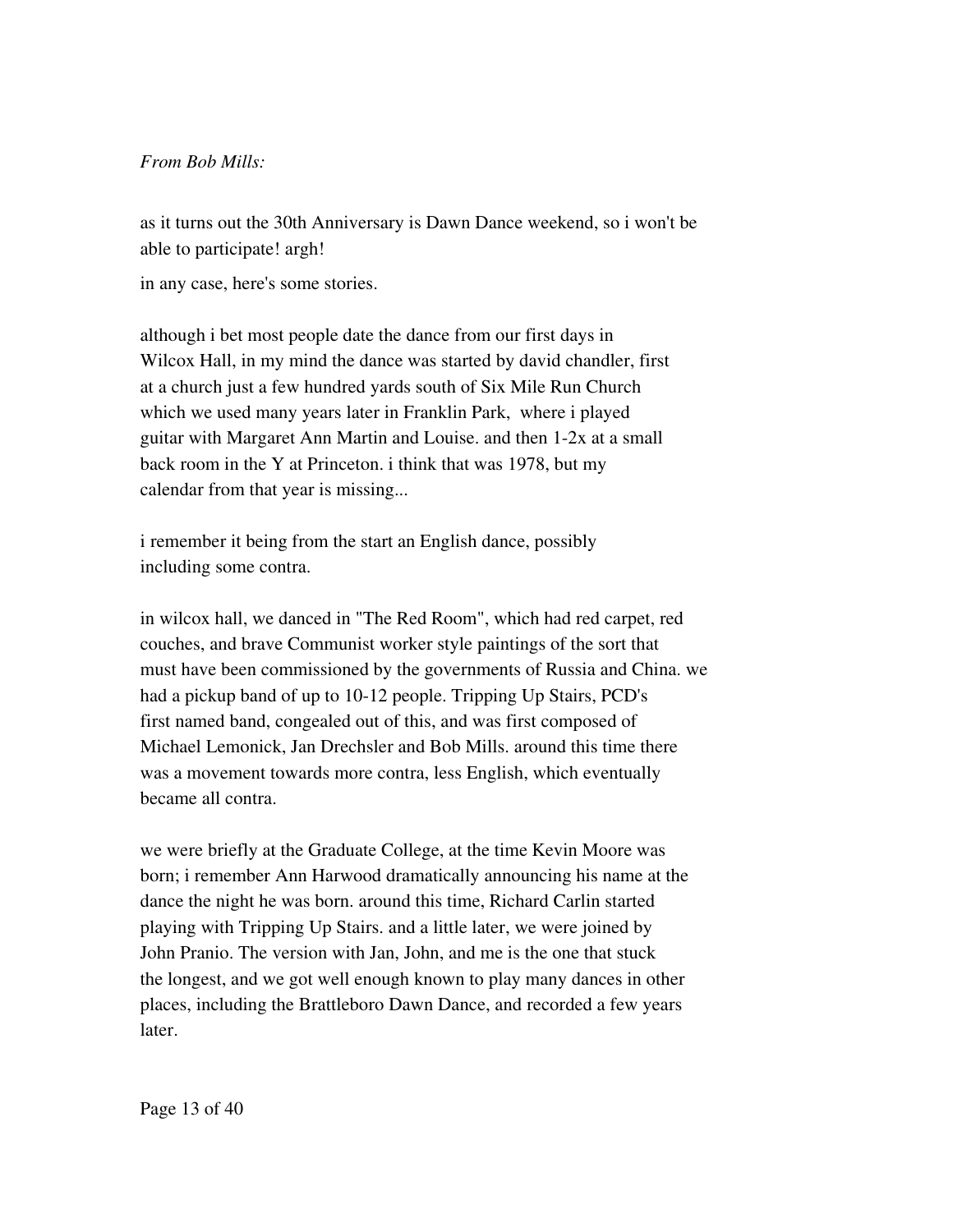we moved to Trinity Church in time for the 2nd Rum & Onions, which i nominally co-chaired with Barbara, although she did all the work.

in 1986 Tripping Up Stairs started recording, and then we heard that Hold the Mustard was scheduling recording sessions, and i thought "we'd better get this sucker done, we won't sell Any of them once an HTM record comes out!". my fears were apparently unfounded, as we later sold over a thousand of them, and i still get occasional requests for it since i remastered it for CD around 2002.

in the early 90's, John Pranio moved to Maine, and for a few years, Tripping included both Robert Mills and Bob Mills, a confusing situation for many, sometimes us included. someone once called Jan Drechsler on the phone and asked if "Bob" could play piano for an event; she responded "oh, you don't want Him on piano, he can't play to save his life".

#### *From Larry Koplik:*

I joined Pick-Up Band on the recorder very soon after I started contra dancing in 1984. Here's the story of how I came to play contra piano (from a letter I wrote for the Country Dance and Song Society newsletter, July/August 1991).

*The Princeton area dance community recently held a memorial service and dance for Eric Scott whose reputation as a composer and as the pianist for Hold the Mustard, Rag and Tangle, Shepherd's Holiday, and other bands is well known. I want to share another aspect of Eric that is probably not as well known: his role as an excellent and generous teacher.*

*About six years ago I became enthralled with contra dancing, particularly as danced to the music of Hold the Mustard. I remember complimenting Eric on his playing and chatting with him about the trademark band aids he put on his fingers (to protect them from his vigorous playing!).*

*When he learned of my interest in moving from classical piano training to playing contra dance piano he offered to give me lessons. When I asked how much he would charge for the lessons, he told me that he would be delighted to give them for free. I*

Page 14 of 40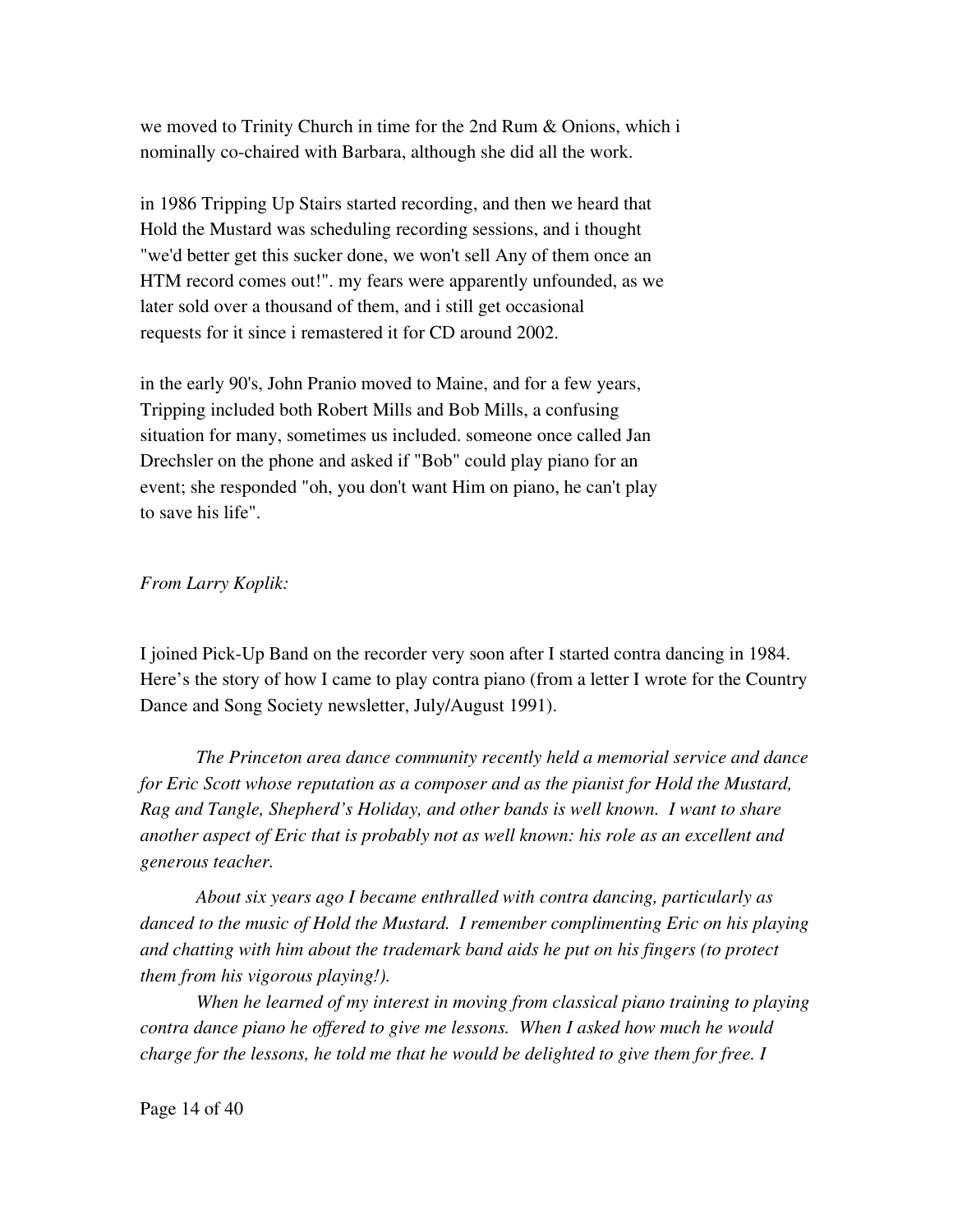*asked him if he was sure that I could not pay him something, but he insisted on taking nothing. He said that he wanted to do it as a service to the dance community.*

*So over the past four years, Eric and I met at his house for a lesson whenever we could get our schedules together. His wife, Marge, would always be there, occasionally offering her advice or a cup of tea.*

*I received a thorough training in contra dance piano, starting with the basic "boom chicks" and moving on to bass runs and complex chord progressions. This training has been invaluable to me; it has helped to increase my proficiency and confidence as one of the pianists for pick-up bands in our area.* 

*I had lessons with Eric until about a month before he died. One of the last tunes we went over was Fiddlin' David. Now, when I play that, or almost any other tune, I will be reminded of him. Not only can I see the notations in his handwriting on much of my music, but my style of playing will always be influenced by his teaching. Maybe someday I can pass on to other beginning contra dance pianists some of what I learned from this wonderful and generous man.*

Since I wrote that letter almost 18 years ago, I have given contra piano lessons to several of our musicians, including Dianne Britton and Roberta Truscello, continuing Eric's tradition of doing it for free as a service to the dance community. If anyone would like to learn more about playing contra dance piano, please let me know, and we'll set up some lessons!

#### *From Louise McClure:*

Here's one more story: One evening at the Wilcox Hall dance, a young, tall, skinny guy in his mid- to-late twenties came up during break and said, "I play a little clarinet. Would it be O.K. if I sit in on a few numbers?" "Sure," I replied. So he did, and he was pretty good even transposing fast tunes at sight! I was pleased to have another good musician interested in participating, since some of the pickup band members were not strong players.

Later in the evening, I was raked over the coals by two of the longer-term players: "Clarinet is NOT a traditional contra dance instrument! It's the wrong sound! What were you thinking?!!" I stuck to my guns, thinking it was more important to have an open, welcoming community than to aim for a specific sound.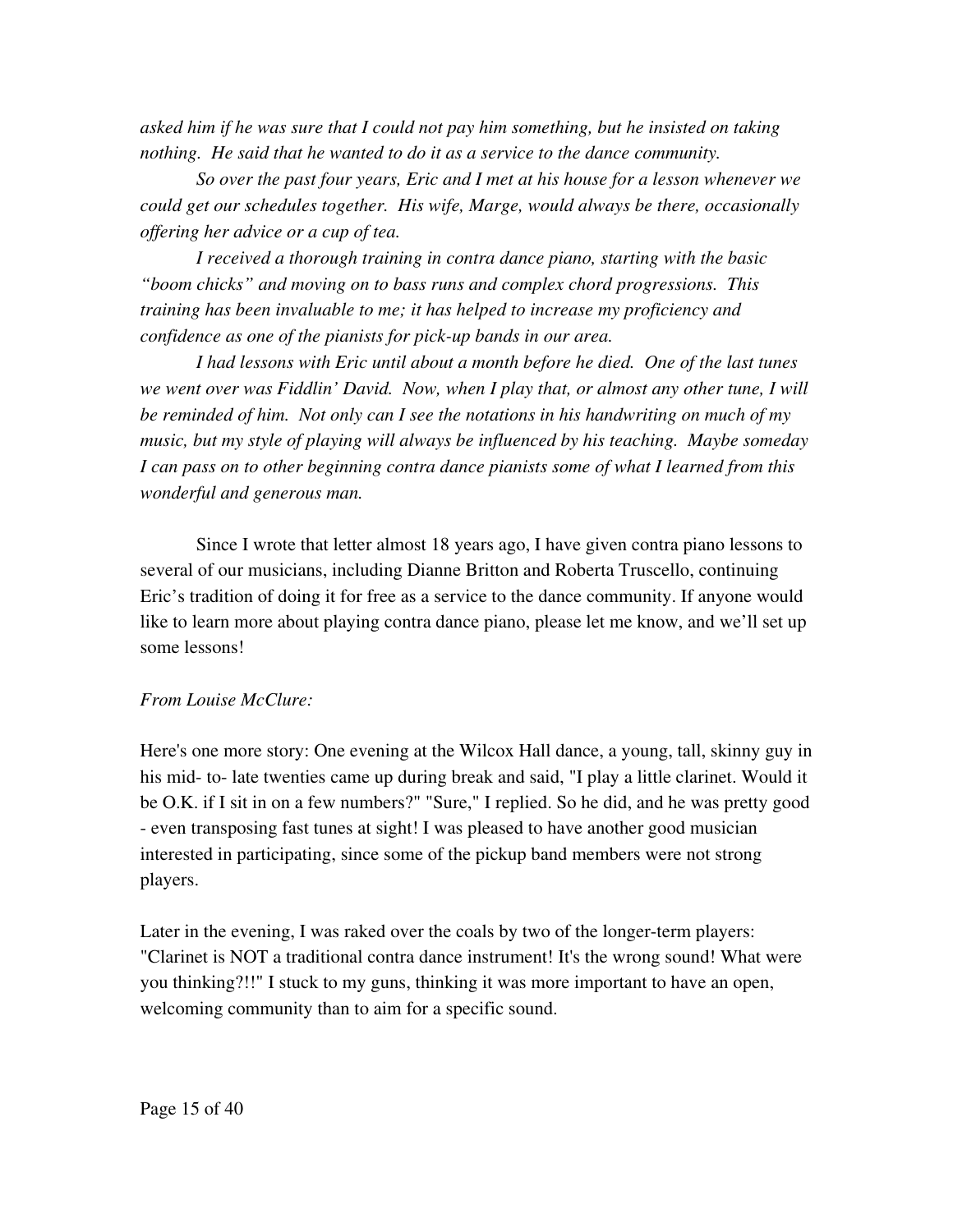That clarinet player has by now totally transformed and redefined the "traditional" sound of contra dance music nationwide. Thank you, Daniel Beerbohm!

#### *From Bob Pasquarello:*

I can remember the first time that I played for PCD. I had been playing in the pickup band for the Yardley Dance run by Steve Schnur and had met a lot of Princeton musicians and dancers. When I arrived to setup for the dance at 187 Nassau, Bob Dupre came up to me and said, "Since this is your first time in Princeton, let me introduce you to some of the dancers." With that he led to a knot of about a dozen people and started with "This is Bob (Mills), and here's Robert (Mills!), and this is Bob and Robin (now Davis), you already know Barbara (Greenberg)" Every person in that group had a variation of the name Bob! This was a part of the inspiration behind naming A Band Named Bob—(there are other factors, ask me sometime when you've got a few minutes.)

### *The Callers*

#### *From Bob Isaacs:*

Here's a story from the last 10 years:

In the fall of 2001, I was being considered to be included in the PCD caller rotation. In looking around for ways to increase being accepted, I noticed there was not yet a dance named after the Princeton community. So I took a chance; I named a new experimentallooking Petronella dance after the PCD, and the result was one of my best dances that continues to be used by callers all over:

Princeton Petronellas - Improper

- A1. Neighbor balance, swing
- A2. Balance, Petronella turn, partner allemande L 1/2, 1/2 hey (LR, NL, GR, -)
- B1. Partner balance, swing
- B2. Balance, Petronella turn, neighbor allemande L 1/2, 1/2 hey (LR, PL, GR, -)

Later on Lisa Greenleaf nicknamed this "The Clap Trap" [because] dancers may think they can do the claps, but that will make them late for the swings. I probably would have made the rotation without this, but it sured helped.

Page 16 of 40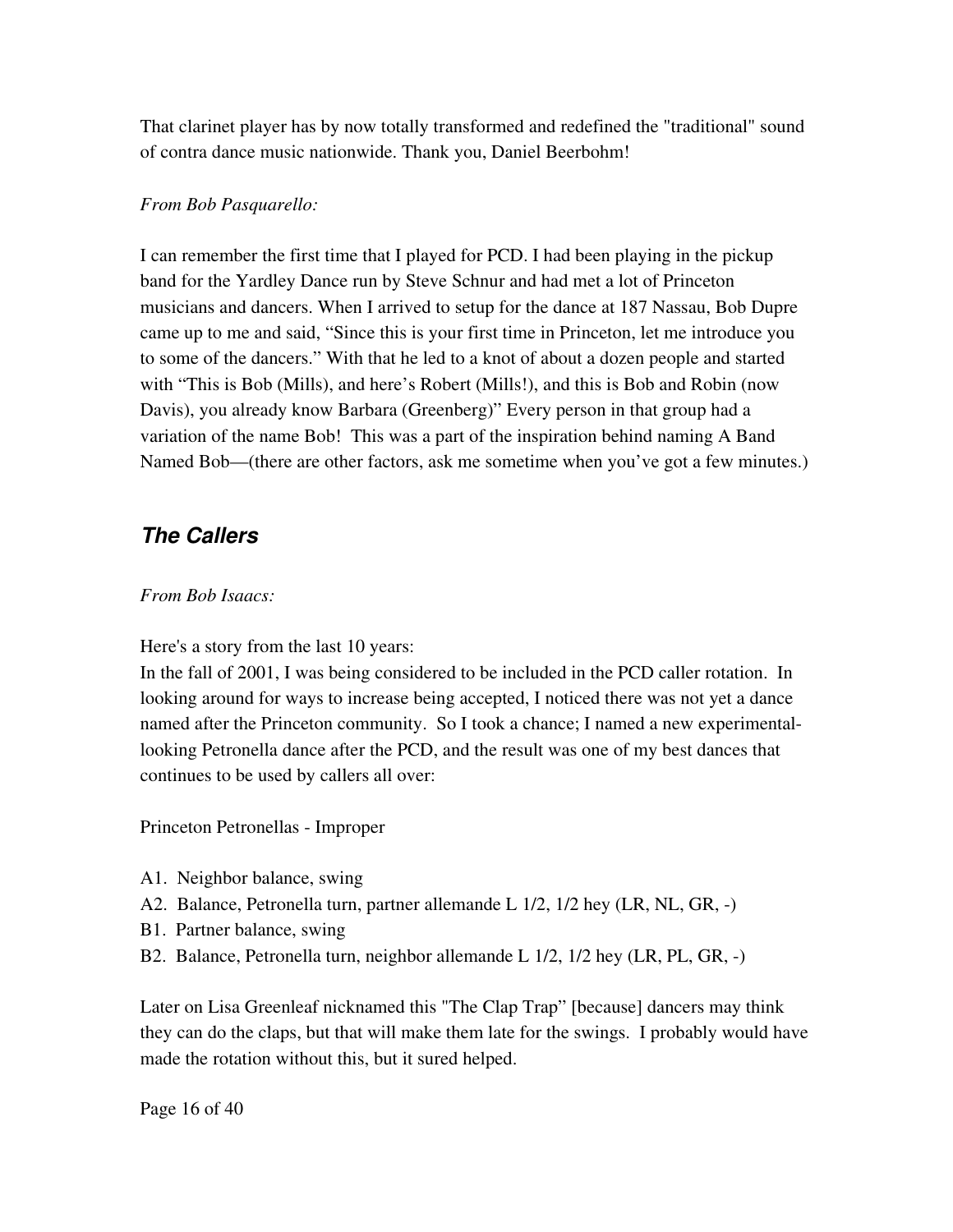### *From Barbara Simpson Vadnais:*

Early on in his calling career, I remember when Bob Isaacs called a square in my living room after Rum and Onions. Yes, we still had enough energy to dance the square at that late hour and I don't remember what we did for music but Bob completed the square like a pro!

### *The People behind the Scenes*

### *From Spence Wilcox:*

Speaking as someone who has regularly sat at the acoustically challenged end of the hall at Suzanne Patterson, managing dances, I 'd like to give special thanks to PCD's sound managers, and their technical support staff, for their work. IMO, the quality of PCD's sound has improved dramatically the past few years. Here's my understanding of some of the reasons why:

a.) Pete Soloway rebuilt PCD's vintage EV loudspeakers. b.) Paul Prestopino repaired and maintained PCD's vintage mixing board, monitors, and a couple of suitcases full of microphones and cables. c.) [Bob Mills](http://www.bobmills.org/) guided the PCD Executive Committee towards acquisition of an additional pair of new, self-powered, Mackie loudspeakers to deal with the wacky acoustics at the bottom of the hall at Suzanne Patterson ("Ever been stuck in the back or side of the room at a great show, wishing the sound didn't suck? We have." Mackie loudspeaker company web site.) d.) Paul Prestopino developed and presented workshops to train new sound managers, and to upgrade the skills of existing sound managers. And finally, e.) there are PCD's stalwart weekly sound managers, doing the setup, micing and mixing so effectively. Lisa Flemming and Marie Hendel immediately come to mind as the most active sound managers in recent years, but I am certain there are others who deserve a tip of the hat as well.

All of these people have kept PCD's performers sounding great, dance after dance.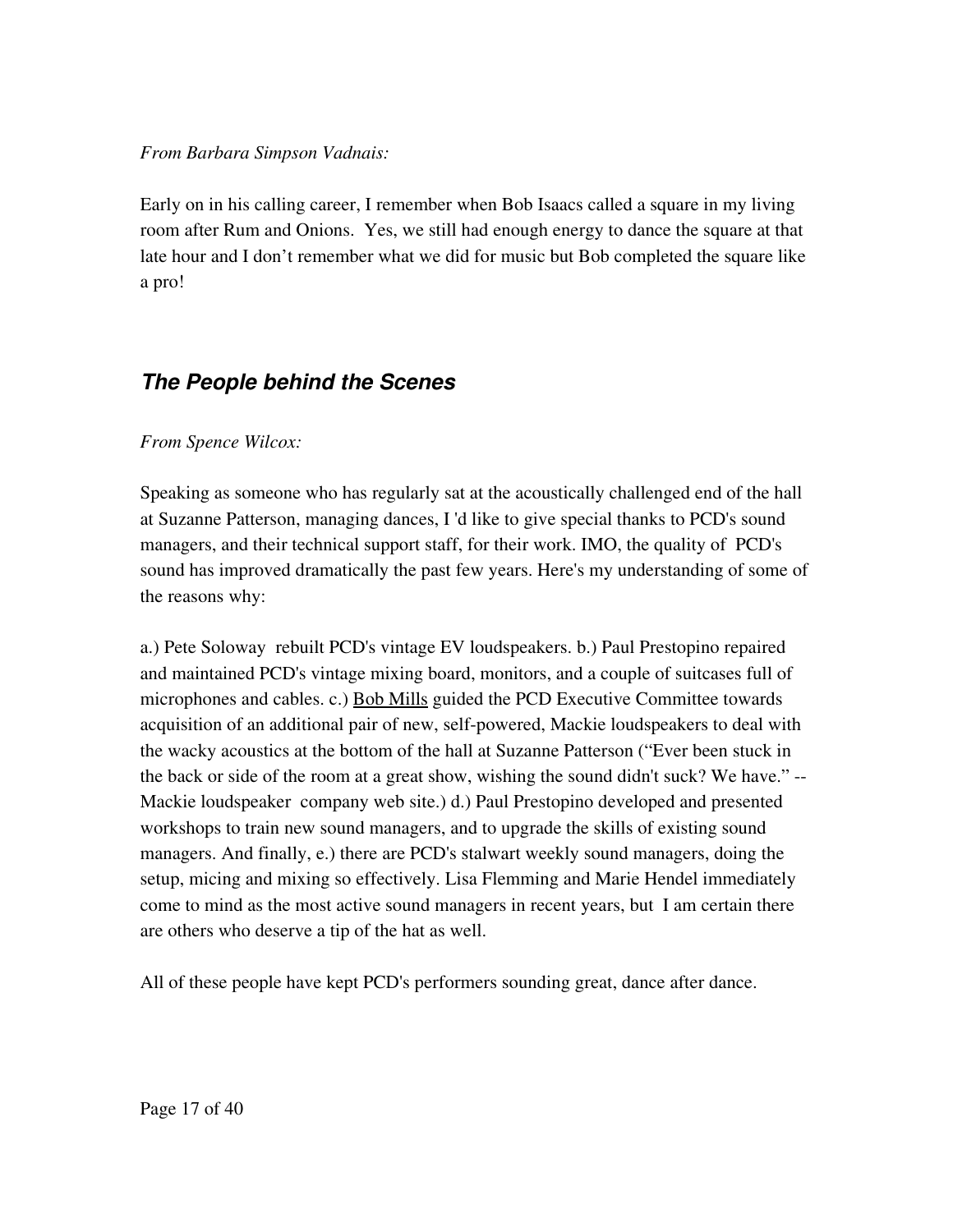### *From Barbara Simpson Vadnais:*

SPC's [mercury arc vapor] overhead lights can pose a challenge! There was a moment of silence at the start of pick up band recently when someone inadvertently shut the lights down and we all had to wait for them to come back on. One night I was managing the dance and flipped the lights off and returned the keys to the police station only to find that the lights had come back on when I returned to the parking lot. So I went back to the police station, pushed the button to be let in and got the pink key back to reopen the hall to shut the lights off again. I hope that's the last time I make that mistake!

## **Special Events**

This section describes:

- Head for the Hills
- Rum & Onions
- May Day Dawn Dance

### *Head for the Hills*

### *From Ellen Harrison and the HFTH Committee (circa 2007)*

The advent of autumn in the Northeast has that tinge of familiarity. We all greet the increasing nip in the air by donning sweaters – watching for the leaves to turn and fall, and then looking forward to them crunching beneath our feet – anticipating Halloween and Thanksgiving. For more than 20 years, however, in the Princeton Country Dancers' community, the approach of fall brings the anticipation of something else – the weekend that we all pack up our households and Head For the Hills. Almost always held the second weekend in November (half way between Rum and Onions, our notorious Halloween dance, and Thanksgiving), Head For the Hills is PCD's annual music and dance retreat. Features include four big dances, workshops in contra, English, couple dancing, singing (including a yearly Sunday morning "Sing"), ritual dancing, band workshops,, a Saturday afternoon cocktail party -- complete with bartenders and a swing band -- and a Saturday night ceilidh, or talent show – all staffed, run, and presented from within the community.

Head for the Hills was started in 1984 by Dan Post (now long departed to western pastures). Dan attended an English dance weekend at Hudson Guild Farm in north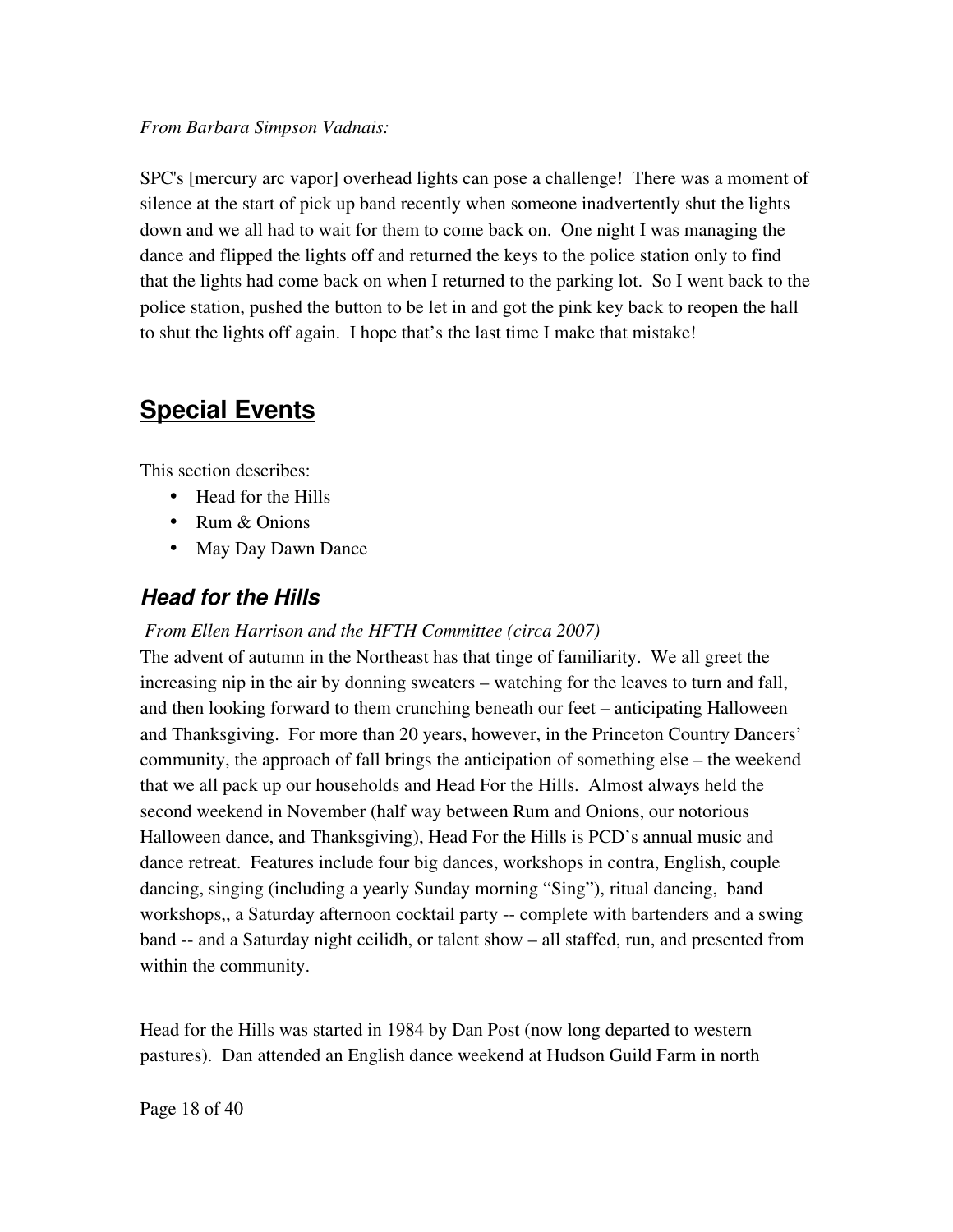Jersey, and was so taken with the facilities that he began musing on how PCD could make use of them. Dan's stated vision was to "go away for the weekend with 100 of your closest friends," offering workshops and dances staffed by leaders, callers and musicians mined from the abundant talent inherent in the community. This way, not only did we provide all of our own entertainment, but costs could be kept down by not having to hire expensive "outside" talent. Those who ran or played for the variety of programs were offered "shares," i.e. a discount off the price of the weekend.

The first year was a rousing success, jump-starting plans for it to become a yearly tradition. Now we welcome dancers from near and far, newcomers and those who return each year. They come from as close as Philadelphia, New York and Princeton, and from as far as Seattle, Virginia, and Vermont to join us. We remained at Hudson Guild until, sadly, the facility closed in 1995. After an extensive search, we were back up and running in 1997 at a new location, Camp Harlam in the Poconos. During the summers, Camp Harlam hosts a summer camp for children from Reformed Jewish congregations all over the northeast., The camp's winterized motel-style rooms, two gorgeous dance halls, and other common rooms are more than sufficient for our needs, especially as the HFTH community changes and grows.

And we have changed, and we have grown. One of our biggest changes is notable from last year's [2006] registration figures – 27 of our attendees were under 18. We've added more family and children's programming while always ensuring that our core of dance, music and song workshops remain vibrant and exciting. Additionally, every year more of the children who've grown up attending Head For the Hills become workshop leaders and musicians. Another sea change has been the growing interest in couple dancing, leading not only to couple dance workshops in every time slot (recent offerings have included Tango, Swing, Cajun, Scandinavian, and Waltz) but also more couple dancing included in the social dance portions of the weekend, often with large, acoustic pickup bands playing from the middle of the dance floor.

A typical Head For the Hills would include workshops in English and Contra dancing, ritual dancing (Cotswold Morris, Border Morris, Longsword, Rapper, Molly, Abbot's Bromley, to name a few possibilities), 34 couple dance workshops as aforementioned, the writing and rehearsing of an all-age mummers'-type play, to be performed in the Saturday night Ceilidh, the Sing, a more organized singing workshop, often culled from other singing traditions (Songs of the Sephardim, Quebecois tunes, Sacred Harp), group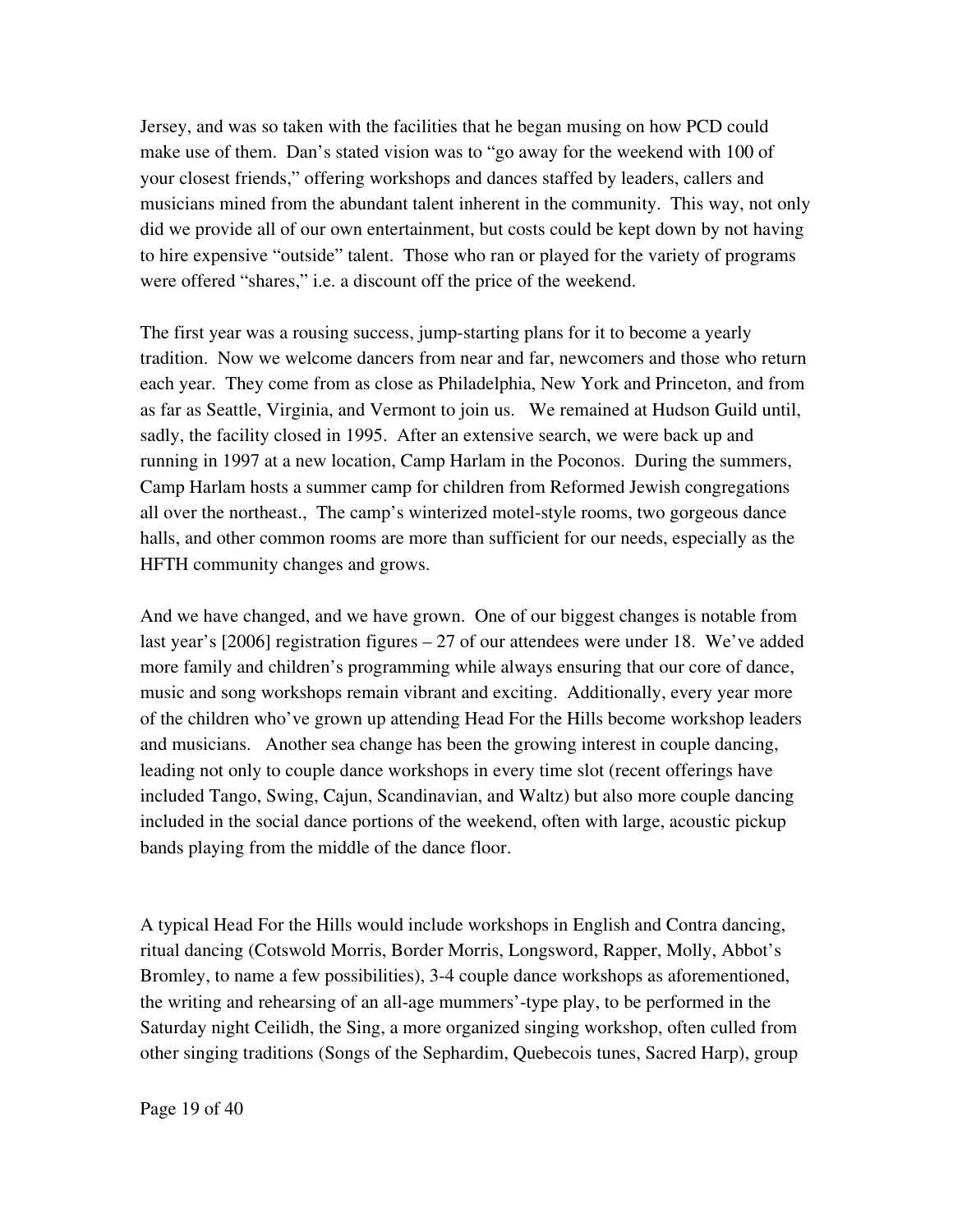instrumental instruction (piano for contra bands, fiddle, whistle, mandolin, and a current favorite, the all-age band workshop, where the younger generation and those just starting out learn tunes in order to join the amazing pick-up band on Saturday night and play for the dancers, many for their first time ever.). Sometime during the weekend, a workshop slot is often given up to relaxation, as someone teaches yoga, tai chi, or massage techniques. Just before the last dance on Sunday afternoon, there's a pause that refreshes as a group gives a brief chamber music concert. At any given moment, you might see little groups of two or more conspiring in corners, planning their secret Ceilidh act, or a motley group jamming in the living room under the main hall. Regular bands for the Contra and English dances include Raise the Roof, A Band Named Bob, Hold the Mustard and A Joyful Noise.

#### *From Robert LaRue in 2000, via the PCD pickup band web pages:*

Last year after HFTH, I promised several people I would publish on the PCD web page the lyrics I wrote (and that Bob Dupre and Annie Moos sang) to "Jump At The Sun."

What with one thing and another I never did. At the time, I also wanted to write down and publish a little story about last year's HFTH. Since it's a story that seems to have repeated itself for me again this year, I might as well tell it now.

I'd been asked to lead PUB at HFTH last year and "jumped at the chance." But since I hadn't been playing with that group for many years, I was wondering what I could bring to it that would be new, or different, or--more importantly--somewhat exciting.

I've always been amazed at both the breadth and depth of the musical talent of the PCD community, and always grateful for the sense of community that would let something like PUB flourish. Even more, I had always wanted to somehow get the wonderful voice talents of past and present musicians onto the contra-dance band bandstand.

So I invented some stuff, and resurrected some stuff, and asked Bob and Annie to sing. With no practice time scheduled, as the hour approached, I was filled with anxiety. I wondered if I was nuts to try to wing unfamiliar arrangements and musty gimmicks with a group I hadn't worked with in years. But, of course, I needn't have worried. With aplomb, panache, and consummate musical ability, my rough and sketchy ideas were brought to musical reality by a group of people I can only call "awesome." I was invited this year again to lead PUB. And this time I got off into even wilder territory, and faced an even greater sense of trepidation.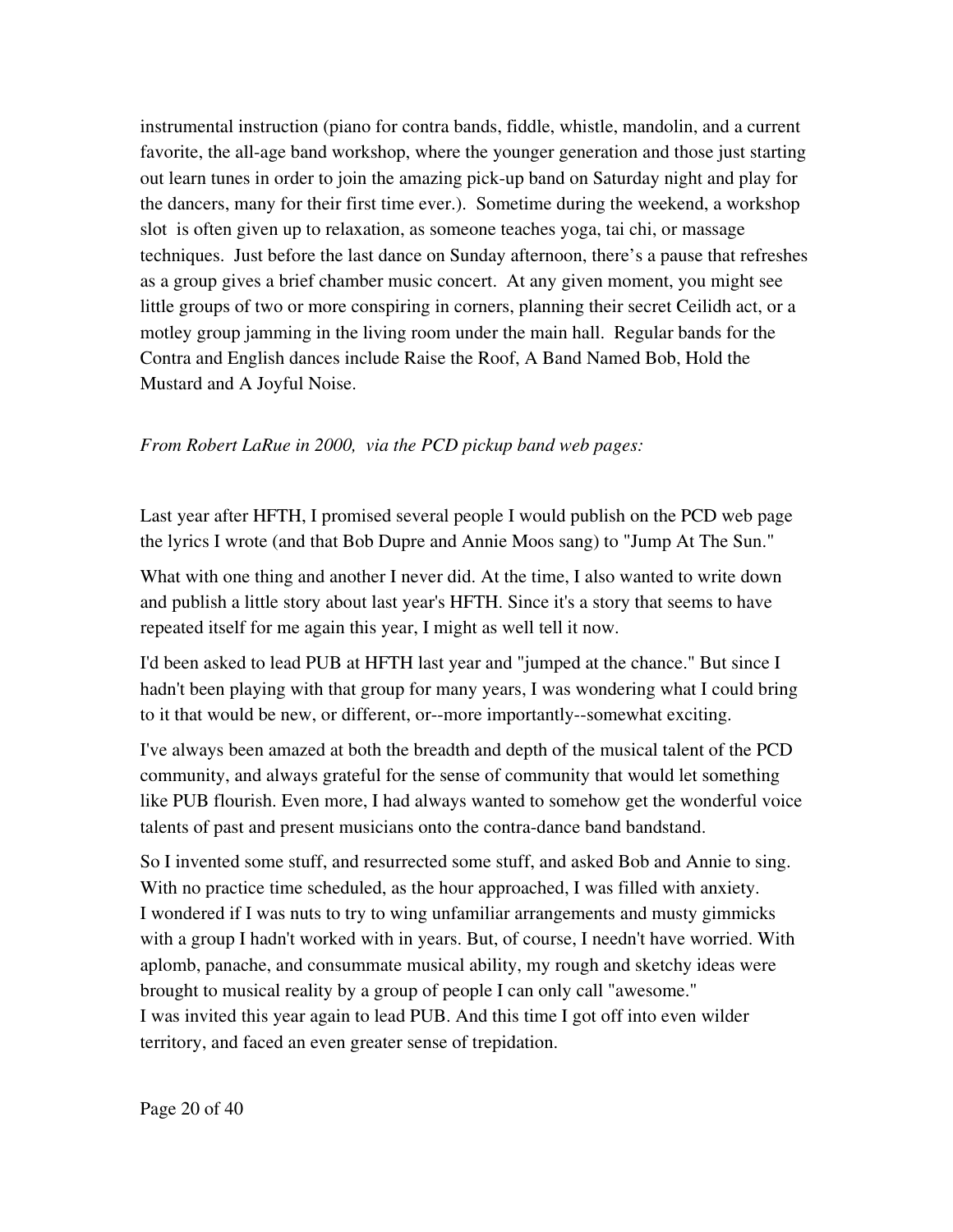But yet again, my posterior was saved by PUB. My thanks to you all. I could point out many individual contributions from any of the people on the stage last Saturday, but I really should extend special thanks to Barbara for helpful advice both before and during the gig.

While I'm at it, I should also mention that John Winchester and Scott Marshall--both former PUB leaders who contributed greatly to PUB's range of happy musical styles were important sources for me, and I "borrowed" (not to say outright stole) some of their ideas and tunes. John introduced the idea to me of using swing tunes as contra dance melodies, and first introduced "Goody Goody" (in Bb and noted without lyrics, or even chord suggestions!) many years ago. Scott did the original arrangement of last year's waltz, "I Only Have Eyes For You," and, with only some slight alterations, was what I used.

This year's waltz, "Waltz for Debby," was written by Bill Evans, with lyrics by Gene Lees. Some people have asked me for the lyrics. They are copyrighted, so I'd better not publish them here. I chose this particular waltz, not only for the tune, but for the lyrics meaningful for all of us with grown or growing children.

The lyrics for "Jump at the Sun" are my own and are hereby bequeathed to "the folk."

Thanks again to PCD and PUB for many years of great music, good companionship, and fond memories.

Love, Robt

*Jump At The Sun*

*Jump at the sun, jump at the moon, Jump at the dance and jump at the tune; Jump at the laughter, jump at the fun, Jump at the moon and jump at the sun.*

*Jump at the sun, jump at the moon, Jump into May, jump into June; Jumping for joy, jump up and run, Jump at the moon and jump at the sun. Jack be nimble, Jack be quick! Jack jump over the candlestick! Jump in the lake, jumping the gun,*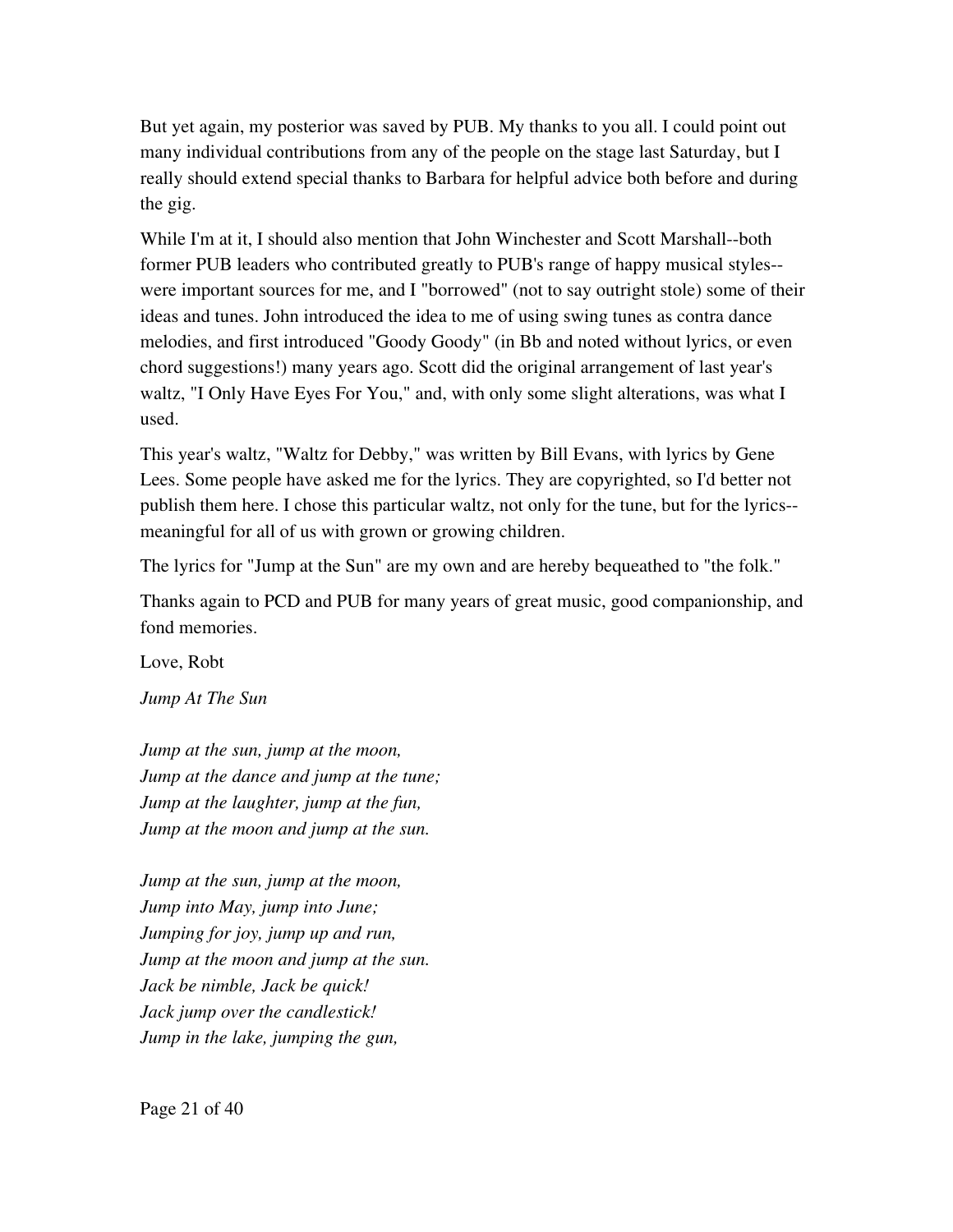*Jump at the moon and jump at the sun.*

*The joint is jumping, jump at the chance Jump out onto that floor and dance! Macbeth, he jumped the life to come; Jump at the moon and jump at the sun.*

### *From Judy Klotz:*

I think our November getaway weekend is one of PCD's most intense 'glues'. Bill and I moved to Princeton from Philadelphia in December 1985. We were already friends with Beth and Robert, and knew some other PCD folks through English dancing. We started going to Harlingen and to other PCD events, but I didn't know that I had indeed become a member of this wonderful community of people until the next November. I remember being particularly moved by the exuberance and warmth of everyone at the final dance in the Barn on Sunday afternoon. I've never missed a HFTH weekend since, and I've observed many other dancers experience at the weekend the realization that they are part of our unusual and precious PCD. And so many kids from near and far have become close friends there and look forward all year to spending that weekend together.

### *From Ann Harwood:*

I have chaired and cochaired Head for the Hills a good number of times since the weekend began in 1984. It was always a challenge, always a delight, and always a time for great fun, dancing, music, and renewing friendships…*except* for one peculiar problem.

Whenever I chaired the weekend during the 1980s, I became subject to the most odd and surprising dreams! As I dream in color, I wasn't surprised at the technicolor aspect of the dreams, it was just that they seemed so real! Then again, when you are woken up in the middle of the night, or think you are, everything seems acutely real.

The first of these dreams involved bearded men in pastel prom/bridesmaids dresses singing "Going to the Chapel." It was so real that to this day, I can almost name the men I saw in that dream.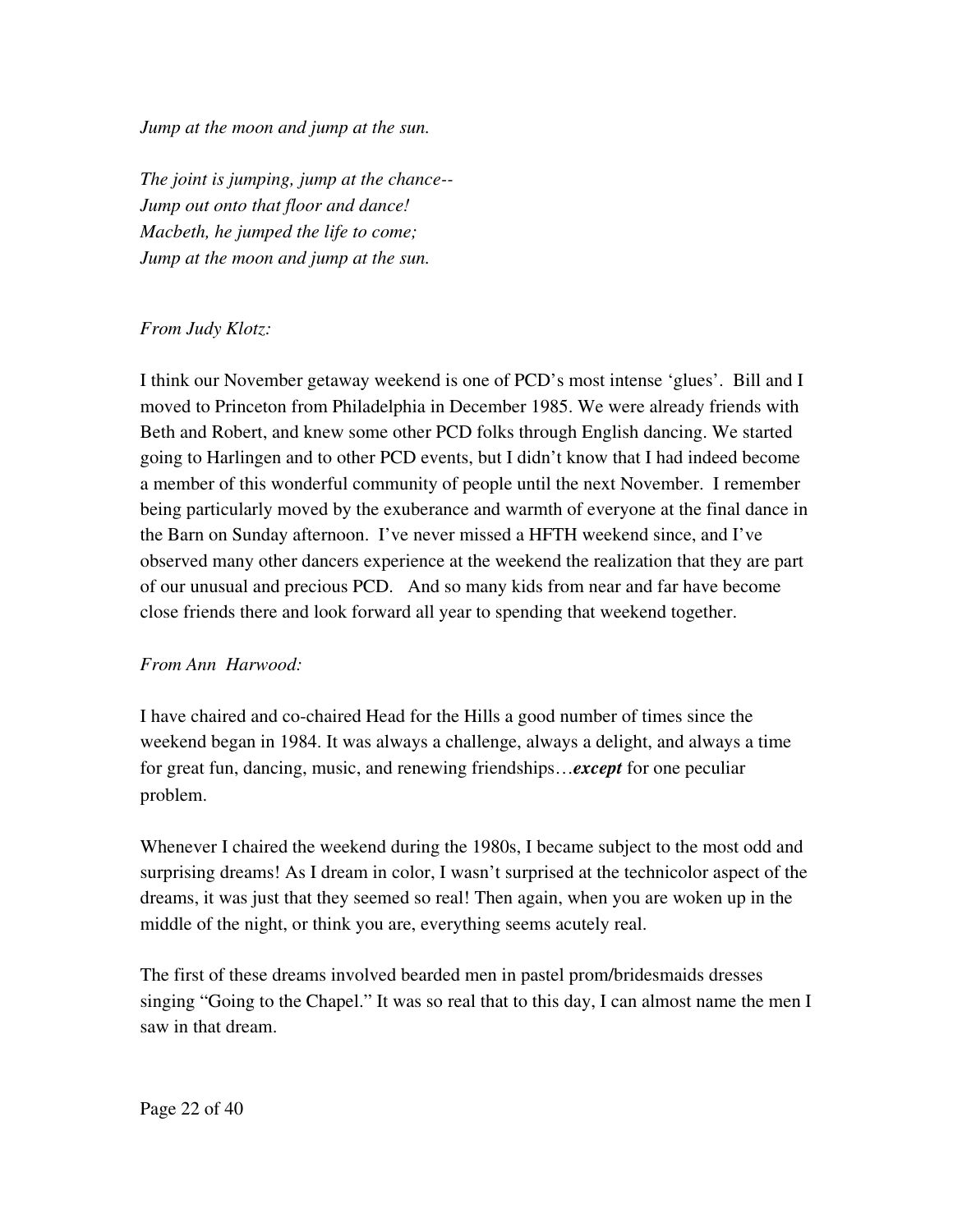The second had many more people winding through the bedroom doing a *very* late night, post *post* party version of "Abbots Bromley." I could swear that there were people who looked like a number of my friends—oh so quiet—holding beer bottles to their heads in lieu of antlers. There were musicians too, of course…*very* spooky.

The third was the most amazing dream of all. Suddenly, my roommate and I were awakened around 2:00 or 3:00 in the morning by what seemed like a mob of naked, or near naked, friends—musicians and dancers—playing and Appalachian clogging to "In the Mood," but calling it "In the Nude." Isn't that the most peculiar thing? Aside from my memory of a number of rather sheepish-looking friends, and some interesting clogging moves (shall we say), my clearest memory of this event is watching my roommate, Fern Bradley, laughing so hard that she was gasping for air. Strange that she and I had the exact same dream!

[2008 HFTH Photo Sets](http://www.flickr.com/photos/staspix/collections/72157609049005368/) (courtesy of Stas W) [2007 HFTH Video Clip 1](http://www.youtube.com/watch?v=oWvEzh2Vas0&feature=channel_page) [2007 HFTH Video Clip 2](http://www.youtube.com/watch?v=S1oFYy4iWpQ)

### *Rum & Onions*

### *From Bob Pasquarello:*

My first encounter with Rum & Onions was the year of "The Stars and Stripes Forever," The memory of Debbi Kanter dresses up as the Statue of Liberty still warms my heart. I remember an after R&O party at 27 Van Wyck when Steve Zakon whipped up delicious nachos in a remarkably short time just from rummaging in the kitchen. I may be mistaken but I think that was the night of the Lasagna challenge—Bob Stein and Barbara Greenberg were both going on about how they made the best lasagna until they set a date for a showdown.

The first year I took the baton, I was learning on the job. I was using my whole body as a metronome. By the end of each rehearsal my calves were sore from bouncing up and down so much. After doing it all afternoon and all evening the day of the big event, it took me days to recover enough to walk without any aches.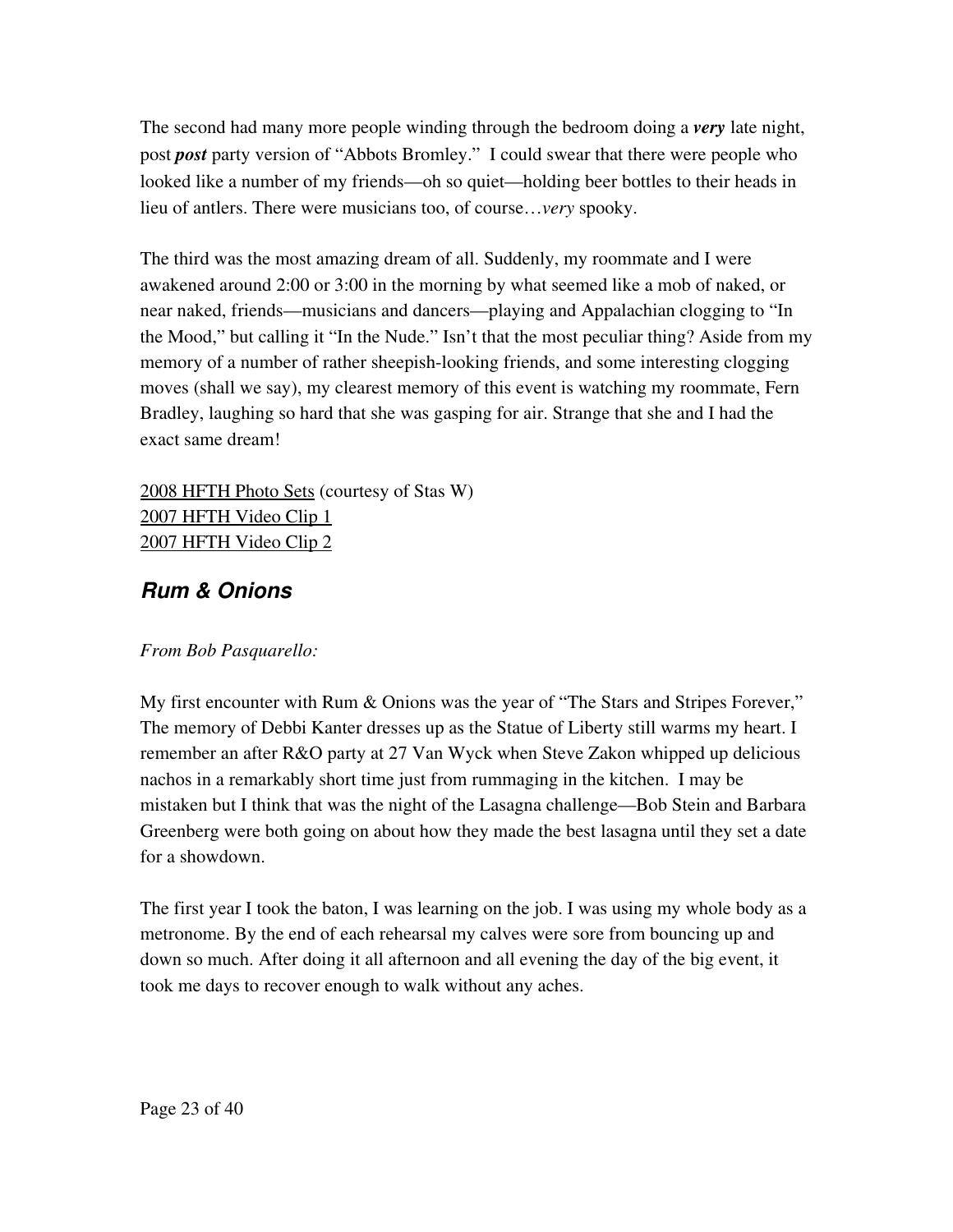Some of the fun of Rum & Onions comes in the preparations. What a great excuse to think about dance music all day and all night. I truly enjoyed pouring through stacks of music and figuring out which tunes went together well and finding that special piece for the Big Number. They the hard work and great joy in presenting the music to the band and having everyone dig in and make it extra special.

My neck hairs still stand up when I just think about standing in front of all those wonderful musicians playing the Hoedown from Rodeo. Other favorites for me were Sgt. Pepper's Lonely Hearts Club Band and Oklahoma. Kathy and I have framed pictures of us in R&O costumes scattered around the living room. They always make me smile.

*From Jane McCarty:*

George Miller played in R & O. His girlfriend brought his hat with flowers on it to R  $\&$ O the year after he died. Michael wore it [while conducting the band] during the afternoon [dance].

[2008 R&O Photo Set](http://www.flickr.com/photos/staspix/sets/72157608431838764/) (courtesy of Stas W)

### *May Day Dawn Dance*

#### *From Bob Dupre and Curtis Hoberman:*

Millstone River Morris first danced at dawn(!) on May 1, 198?. They have done so every May Day since. The festivities moved to the Mercer Oak at the Princeton Battlefield in 198?.

In the intervening years the activities have expanded to include garland and sword dancing by Shandygaff Longsword, rapper dancing by Griggstown Lock, and molly dancing by Handsome Molly. A May Pole dance and the singing of May carols were added under the direction of Janet Mills. In recent years a Padstow Hobby 'Os has joined in. The dawn stand has always ended with the dancing of Sellinger's Round led by Sue Dupre and a rendition of Hal 'n Tow lead by Mary Zikos.

For many years, the dawn activities have been followed by breakfast at the Princeton Friends School prepared by Marian Hepburn. The day then continues with dancing at

Page 24 of 40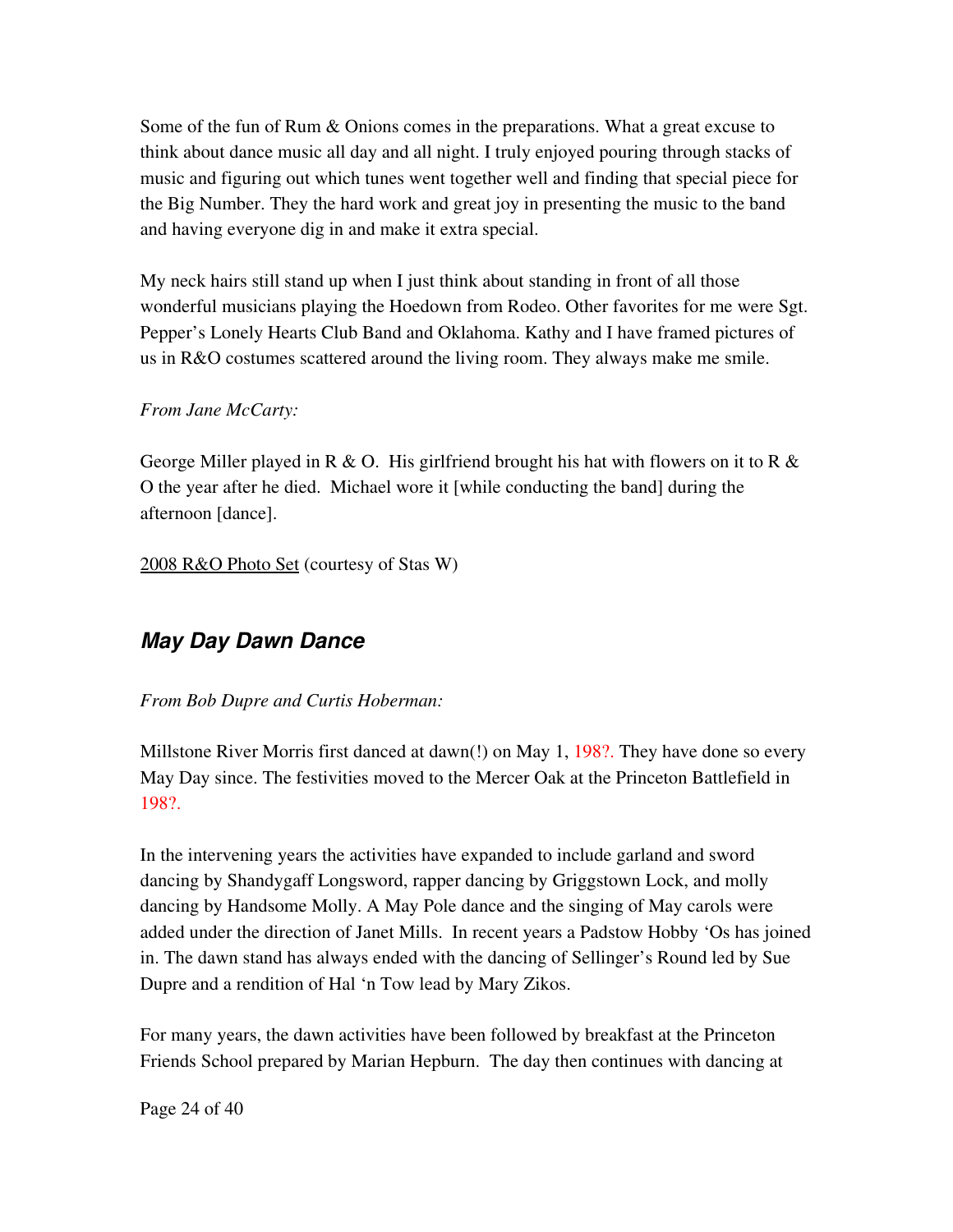Princeton Friends, University League Nursery School, Princeton High School, and other local schools. After dancing around town, and at the University, the day often ends at "our adopted pub", the Ship Inn in Milford, NJ.

Inspired by the Princeton activities, a May Day celebration was started at the Toll Gate School by Janet Mills. This celebration later moved to Hopewell Elementary and then to Bear Tavern School. Far beyond a simple visit of the local ritual teams, this celebration includes all students, and many faculty and parents, dancing, singing and playing music of the season.

A very special feature of the local May Day celebration is the addition of Stony Brook Morris. Composed of students from the Princeton Waldorf School, and led by Jamie Watson, they dance Cotswold Morris. The local ritual teams have always welcomed young dancers, but a full team of youthful dancers and musicians adds a great deal of energy to the event (as well as a lot of parents in the audience).

This year, dancing began at 5:45 AM in Princeton and ended at 8:30 PM in Doylestown, PA. There were eight "stands". We expect to see you all at the Princeton Battlefield at 5:45 AM, May 1, 2010!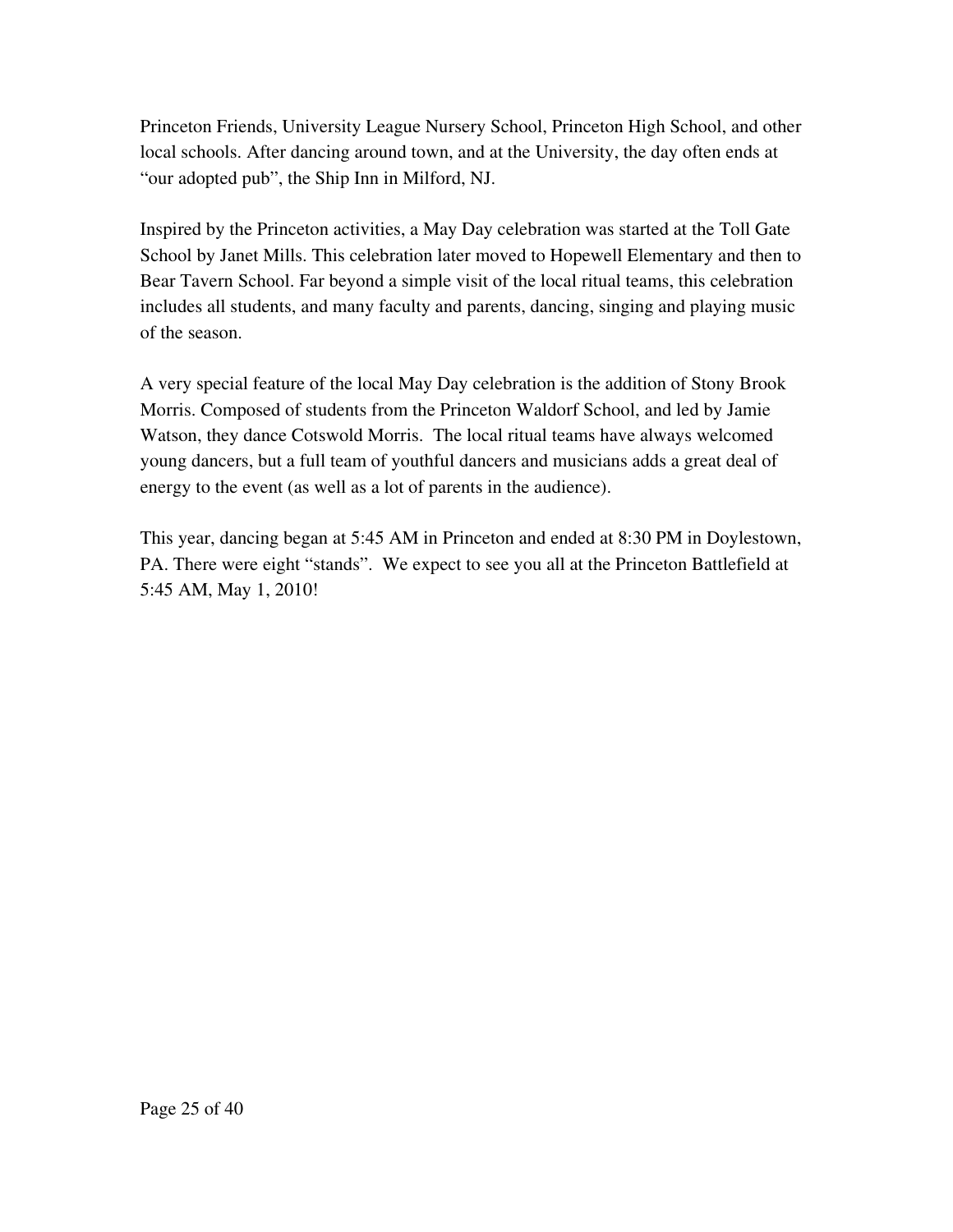## **Performance Teams**

This section describes:

- Abbots Bromley Horn Dancers
- Academy of PCD in the Hills
- Griggstown Lock Rapper
- Handsome Molly
- Millstone River Morris
- Shandygaff Longsword and Garland
- Cotillion Singers
- Foaming at the Feet

### *Abbots Bromley Horn Dancers*

*From Judy Klotz and Margoleath Berman:*

The origin of the PCD Abbots Bromley kit may be as shadowy as the origin of the dance [itself] in England (*http://www.abbotsbromley.com*). [All we know is that] in 1994 or so, Millstone and Shandygaff people decided they wanted to dance it. And that Bob Dupre made the original bow and arrow. C.D.N.Y's Kit Campbell years later supplied the Fool's costume (replacing some tattered 1960's era clothing from Judy's closet which had been supplemented by very ugly neckties from thrift stores). Judy sewed a lace fringe on an ugly orange umbrella, to make the Betty's 'parasol'. The current white-tail deer horns, smaller and easier to carry than the ones used in Abbots Bromley village, or by CDSS, came from a supply house in Idaho called "Moscow Hide and Fur". Really. The previous set of large and small horns were supplied by Curtis… we're not sure we want to know where those came from. Margoleath has an extra set of "emergency" horns in her basement, scavenged from a road-kill pile the Great Swamp by a park ranger with folk tendencies.

We performed "AB" (Bob Dupre taught it the first time, and it was 'folk process' for the most part since then) at Cotillion, at Head for the Hills, on the streets and Public Library of Princeton, for special events (Dilip Soni's birthday), at Germantown Country Dancers'  $12<sup>th</sup>$  Night. We lent the kit for people's weddings and to CD-New York's "True Brit".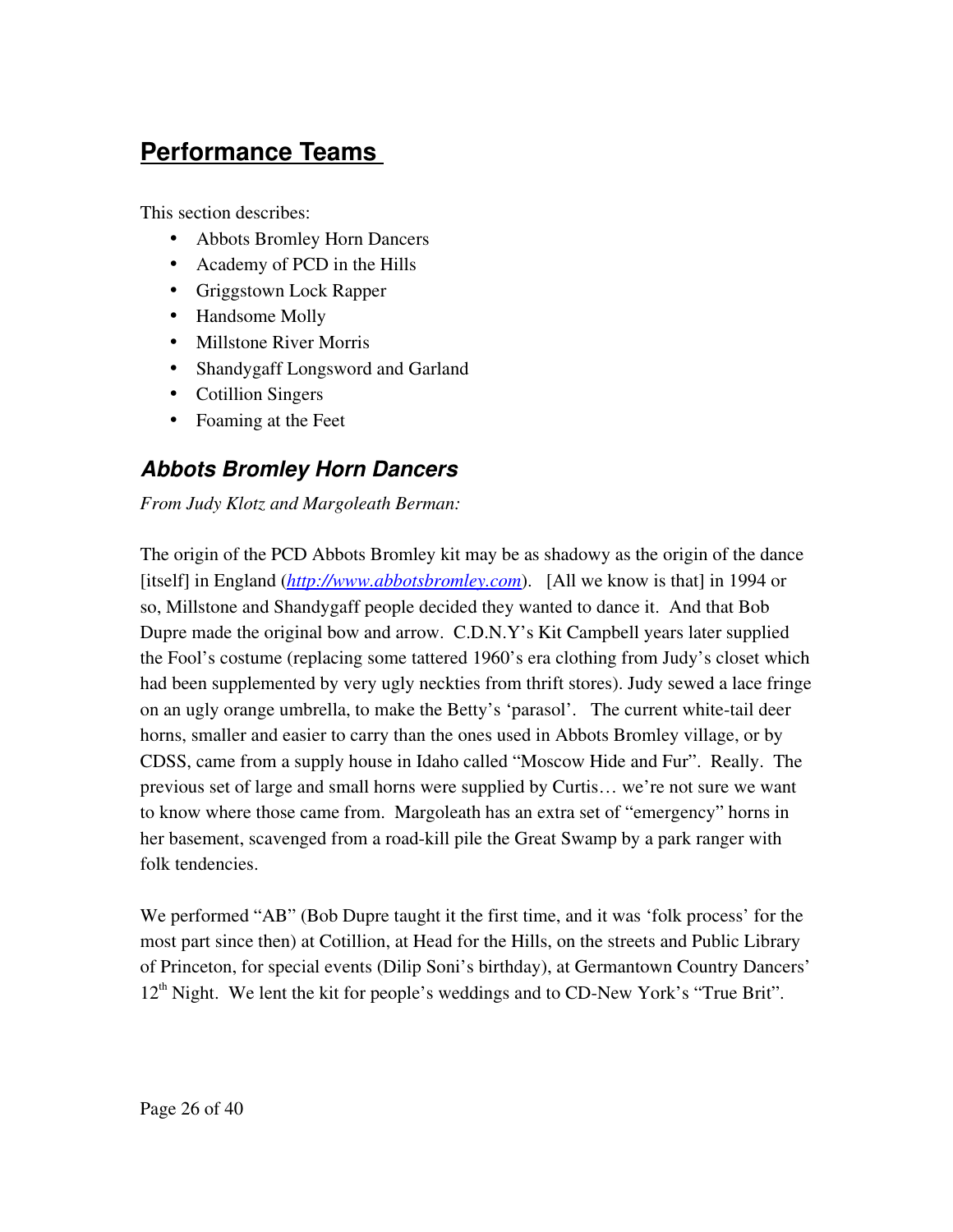A generation of kids have been the boy hunter, including Destiny Henderson at the tender age of 5. Some good –humored guys with beards have danced the "Betty", including Bob Dupre, Robert Mills, and Robert Lupton. Janet Mills and many others with good coordination have balanced and danced the hobby horse.

Some particular memories: When because of a car mishap the horns didn't arrive in Philadelphia in time for their Twelfth Night festivities we danced with "invisible horns" and John Krumm made appropriate wood-tapping sounds from the stage. As we pranced through Princeton's Small World Coffee, diners said "I think they're from Philadelphia Revels". We also "herd [the following remark] on the street" as we processed on Nassau: "You see, *this* is why I like Princeton so much!" [And then there was the time] Barbara Greenberg tiptoed, playing the fiddle, from her own backyard into Debbi Kanter's for our rehearsal for Dilip's surprise. [I also recall] we included extra deer at the Head for the Hills "AB" workshop so all who wanted could be part of the dance. Louise Senior and family currently house the costumes and horns. She, Curtis, and others have been organizing performances at Cotillion and elsewhere.

[2007 AB Video Clip 1](http://www.youtube.com/watch?v=BGn2vuFkN5E) [2007 AB Video Clip 2](http://www.youtube.com/watch?v=wVBS8XSXyUc)

### *Academy of PCD in the Hills*

*From Judy Klotz and Barbara Greenberg:*

The Academy provides chamber music mini-concerts at PCD's November HFTH weekends.

It all started in Richard Fischer's living room in 1988 or 1989; he plays recorders and often assembled friends to play Bach and other Baroque and Renaissance music. One time a bunch of us had an exuberant time reading through the  $2<sup>nd</sup>$  Brandenburg Concerto, and we said "let's perform it at Head for the Hills". The rest is history. The first of those performances was in the hallway at Hudson Guild, serenading people waiting to get food for Sunday lunch. Richard played the trumpet part on sopranino recorder (he says there's arcane scholarly evidence this might have been intended by Bach), Pete Soloway

Page 27 of 40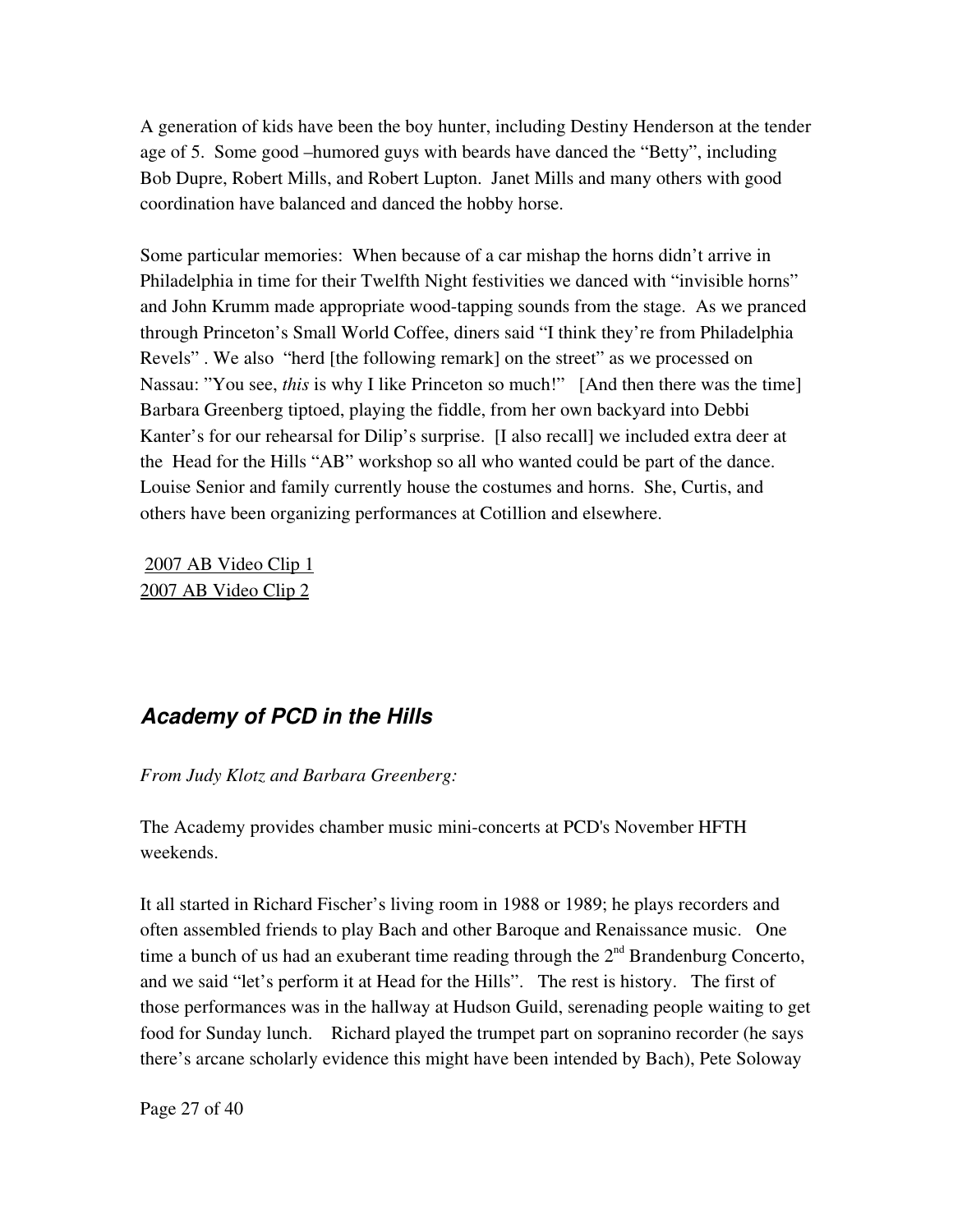played the oboe part on saxophone. They sounded terrific. We've made similar adaptations ever since. . We've had Renaissance Sackbut lines played by Eric Allender or Janet Mills on modern trombone. Daniel Beerbohm has played viola lines on the clarinet and I play tenor viola da gamba for viola lines. Pat Palmer played the mandolin as....a mandolin (Don Giovanni) and as a  $2<sup>nd</sup>$  violin (Eine Kleine Nachtmusic).

Subsequent mini-concerts have had between 5 and 15 musicians, including singers. In later years we performed in the living room at Hudson Guild. In the Poconos, we've mostly played in the dining hall, just before Sunday lunch. We've played lots of Baroque (including Handel's Water Music and reprises of Brandenburg #2), lots of Renaissance. Ted McClure and I, and occasionally Susie Lorand, have coordinated during various years after Richard Fischer initiated this tradition.

I especially remember the Italian program, when we renamed ourselves " I Solisti di PCD alle Mantagne" (translation courtesy of Ann Harwood) and which was MC'd by "Barbara Monteverdi". And there was the first Purcell program: after a medley of theater dances that are familiar to us as tunes for English Country dances, a vocal quartet sprang up surprising the crowd with a hearty rendition of "Ye Sons of Art". And for the last two years, Mozart with Bob Dupre or Annie Anderson singing operatic favorites.

Our musicians have done heroic traveling: Ted once went home on Sunday morning from Hudson Guild for a church performance and then returned to the Hills to play in one of the reprises of the  $2<sup>nd</sup>$  Brandenburg. Barbara once forgot to take her best violin to Hudson Guild, went home after the dance Friday night and returned with it on Saturday morning. Judy spent days at the Lincoln Center, Westminster, and Princeton music libraries retrieving original scores of Purcell, Handel, and Lully. Between Novembers, we've re-assembled a few times for the Cotillion, and for PCD anniversaries. For the PCD 30<sup>th</sup> we're playing more Purcell, reprising a favorite program that Ted organized about 3 years ago.

#### *From Louise McClure:*

I remember Pete [Soloway] inviting me to play with him and Richard Fischer in one of their living rooms, and my realizing that both of them were really good. We did it several times, slowly adding more people. That probably became the core group for the Academy.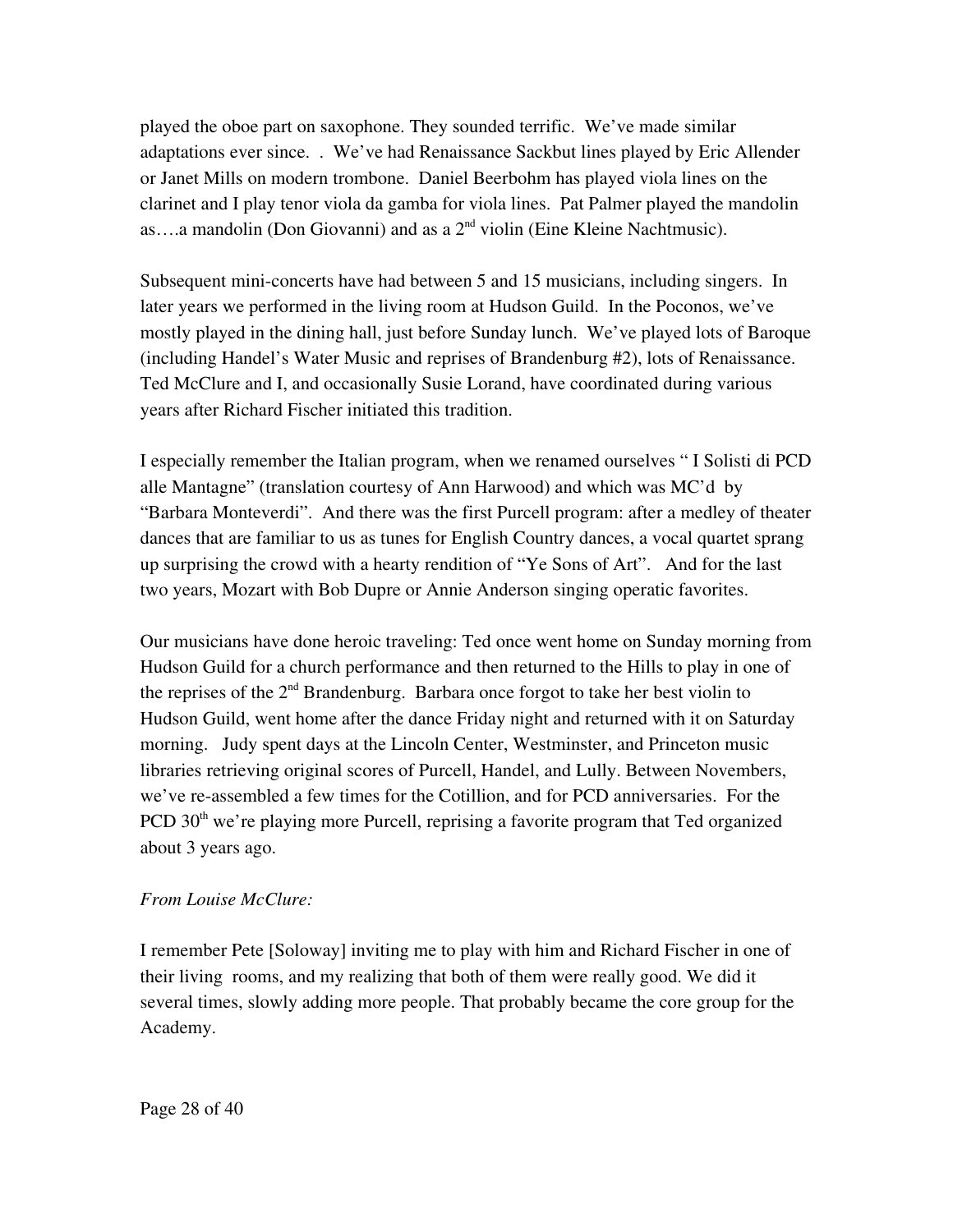### *Griggstown Lock Rapper*

### *From Michael Bell and Jane McCarty:*

Griggstown Lock Rapper Team was formed by Jane McCarty and Michael Bell to dance at their wedding in 1989. The name of the group refers to both the lock in the form of a star made by the intricate weaving done with flexible swords during the dance, and the Griggstown Lock on the Delaware and Raritan Canal not far from Jane and Michael's house. The original members were Mary Zikos, Sue and Bob Dupre, Debbie Goodkin, Jane McCarty and Michael Bell (on fiddle). Michael soon became bored with only playing the fiddle, so he started to dance with the group too. By 1993 the group also included Janet and Robert Mills, Trish Petzold, Ken and Rachel Samoil. For Jane's grandmother's 100th birthday celebration we expanded our repertoire to include singing in four parts, a morris jig (Robert), performances of English Country Dances and instrumental pieces (fiddles - Janet, Michael, Debbie, guitar - Robert, penny whistle -Jane). After this performance, we took our show on the road, making hour-long presentations to retirement communities and at the Philadelphia Art Museum. Over the years that Janet and Robert were members, singing became a large part of our act – we tackled songs old and new the Lollipop song, O Occchi Manza Mia, Summer is cummin in, among others.

Some of the creative inspiration came from Trish Petzold who played the lead role of Michael Flatley of River Dance/Lord of the Dance in the Griggstown Lock spoof called Canal Dance, performed at HFTH. Robert Mills played the lead female dancer and the other members were the back-up dancers.

Other gigs have included street festivals such as Hopewell Harvest Days, Cranberry Days, Heritage Dance Festival and Troubadour Folk Club, Communiversity in Princeton, Princeton Shopping Center May Madness, Half Moon Sword Ale, Mixed Morris Ales, Plainsboro Traditions, PCD Winter Cotillion, and the Philadelphia Art Museum. For several years GL "did" a Wednesday night; Trish and Janet called the dances, Robert, Jane, Michael, Debbie, Ben and Trish or Janet were the band and at the break the team sang and danced a rapper dance.

The group is known for its changing kits – several over the first few years, then about a decade of the black and teal striped shirts before Ronnie Snader interviewed the team and helped us decide on style/colors for our new vests which are reversible!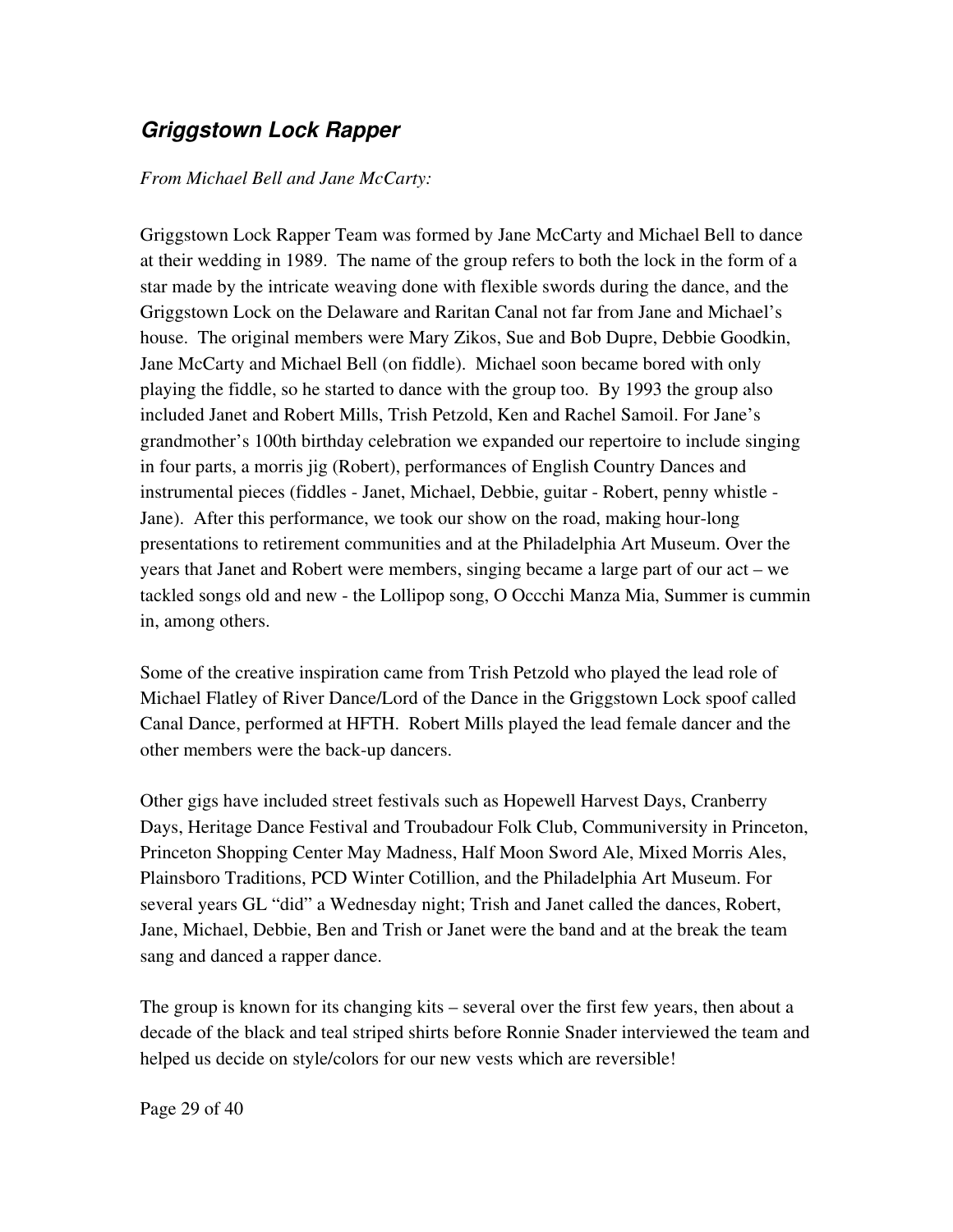GL names its dances for one of the figures in it and all are named after foods: Donuts, Popcorn, Jalapeno, Stir-fry, Hammentaschen. One night while we were practicing at Sue and Bob's house, we got to the donuts figure and called out "donuts" – when we heard small voices from Sam and Cal upstairs "Save some for us".

Other former members not mentioned earlier include Mark Goldman, Beth Hodsdon, Robert LaRue, Marian Hepburn, Ben Bolker, Ezra Fischer, Erin Schrayer, Sue Gola, Yana Malysheva. The current members are Jane McCarty, Michael Bell, Debbie Goodkin, Rachel Samoil, Barry Schnorr, Juliette Calvairn, Nathan Wozny and Chloe Calvairn.

Thank you all for 20 years of dancing and singing.

### *From Sue Gola:*

I remember a gig at the Philadelphia Museum of Art. About ten of us carpooled in two vehicles with the promise of parking spaces being reserved near the entrance. When we arrived, the guard removed the traffic cones from our reserved spots, and the woman in the car behind ours pitched a fit that we'd stolen her parking space...this after seeing the ten of us pile out in our matching knickers and teal-and-black striped turtle necks! Maybe she thought we were there as part of a family reunion???

At the same gig, one of the audience members approached us after our performance to compliment our dancing. He also added that it was clear we were enjoying dancing with each other. That's what it's all about, isn't it?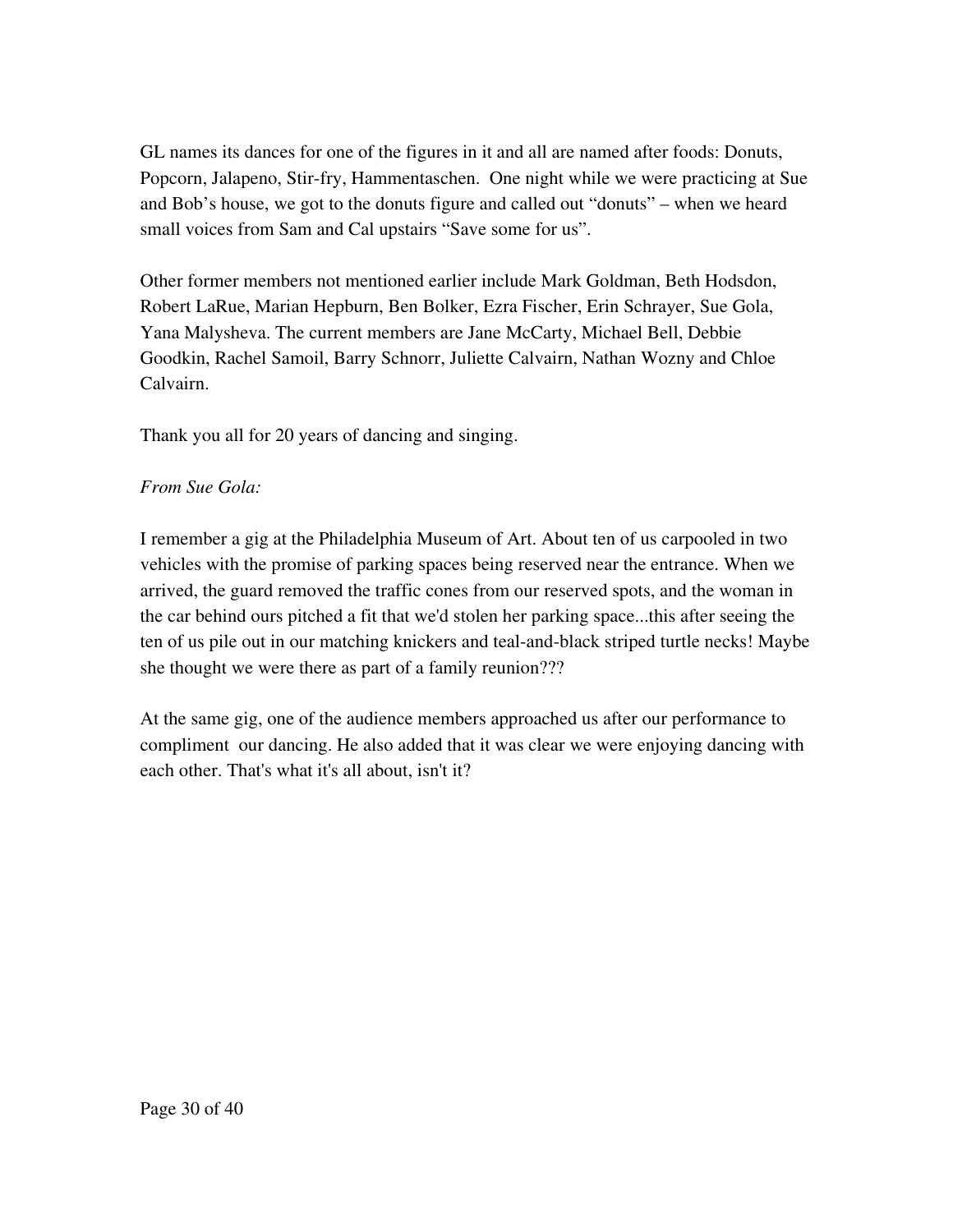### *Handsome Molly*

*From Sue Dupre:*

One of the great things about the PCD community is that there are always people who'll say 'yes' to trying something new.

So, when Mary Zikos and I got all excited about The Seven Champions, who were the heroes of the molly dancing world in England, there were people who let us pester them into trying molly dancing here. That's how Handsome Molly came to be born in 1993, and sixteen years later we're still here. We dance molly dancing with just one molly, Bob Dupre, who dresses in a floral pinafore and a flowered hat. The rest of the team wears motley black, and we wear make-up to disguise our faces, because we're trying to look urban tough, after all (Handsome Molly has even been mentioned in a PhD. thesis titled "Molly Dancing and the Seven Champions: Postmodernism and the Re-invention of Tradition" in a discussion of our urban tough guise). We're aiming for a sense of street theater with inventive choreography and heavy rhythmic stepping, rather than going for the strict historic interpretation of molly dancing. Most of the time, we dance to Mary Zikos' singing, though once in a while Ross Harriss will make his sax sing for us.

Life as the first all-molly team in North America has been exciting. We've danced in San Francisco and Canada and dared to dance in England, which had us shaking in our boots. In 1998 we were starting to feel comfortable enough as a team that we wangled ourselves an invitation to the Straw Bear Festival in Whittlesea (a big-deal molly dancing event!) in East Anglia, UK.

We were going to be the first American molly team ever to appear there, and we were nervous but calm until Brian Kell, the Festival organizer talks to us on the phone and says "we're really looking forward to seeing what you Yanks have done with molly dancing." Not a way to calm us down! But we held our own and finally had the thrill of dancing one of The Seven Champions dances with the very Seven Champions themselves. Handsome Molly went back again to the Straw Bear Festival in 2004 as seasoned and pretty decent molly dancers. Highlight #1 of that trip was dancing as half-time entertainment at the big evening ceilidh dance in front of several hundred people, absolutely nailing our square dance, "Swing Your Molly," and listening to the crowd roar when we finished. Highlight #2 was visiting Cambridge on Plough Monday and meeting up with Gog Magog, the Cambridge molly dance team. There we were, in the very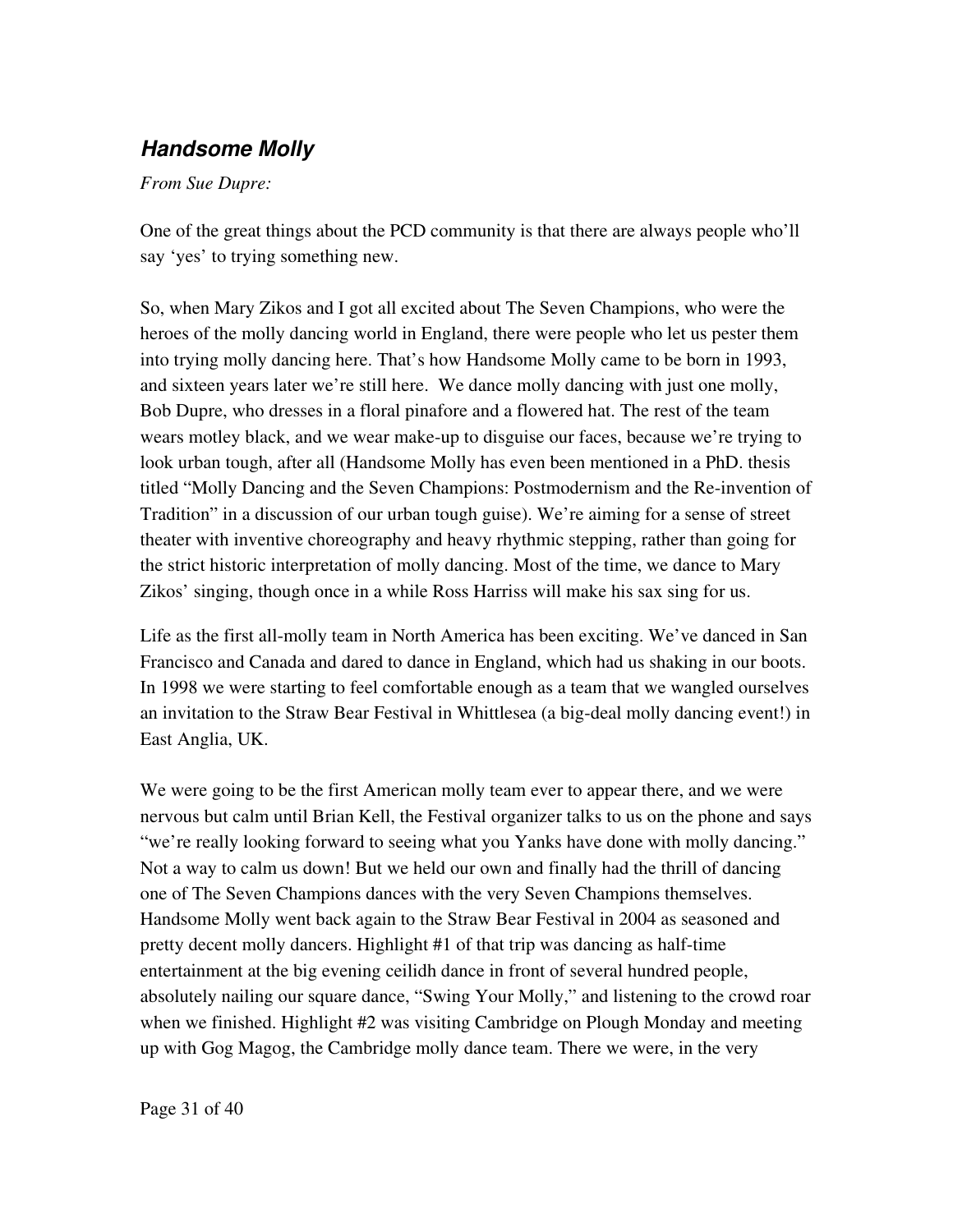Market Square where molly dancers in the late 19th century used to meet on Plough Monday to dance and fight with each other. It was the Holy Grail of molly dancing!

Handsome Molly has spun off other molly dance teams in the U.S. from California to Florida to Massachusetts, so our next big project is to produce a Molly Folly in October 2010. It'll be a festival of American molly dancing, and we hope to lure an English team or two over to celebrate with us. Mostly our entertainments are more modest. We dance for several hours at Terhune Orchards' Apple Tree Wassailing every year in late January or early February, and what a hoot it is to dance in the mud or snow and in the smoke from the bonfire with the dogs and the toddlers wandering through our set! In fact, it's our very favorite event. The 'high holy day' of molly dancing is Plough Monday, the first Monday after Twelfth Night, when molly teams from all over England are out celebrating and dancing. For our Plough Monday celebration, we bring our plough to be blessed at Trinity Episcopal Church in Princeton, stroll down to the Public Library to present a Plough Play and a performance, dance out in the streets, and then finally find our way to the home of our local gentry wannabes, Ellen Harrison, and Martin and Ross Harriss, where we yell and threaten to plough up their yard. Our rowdiness has never deterred them from inviting us into their warm house for hot cider.

Be sure to see our website at www.handsomemolly.com! And see the Wikipedia entry on molly dancing to find out more about this revival of a 19th century agricultural custom practiced originally in the fenny swampland of East Anglia.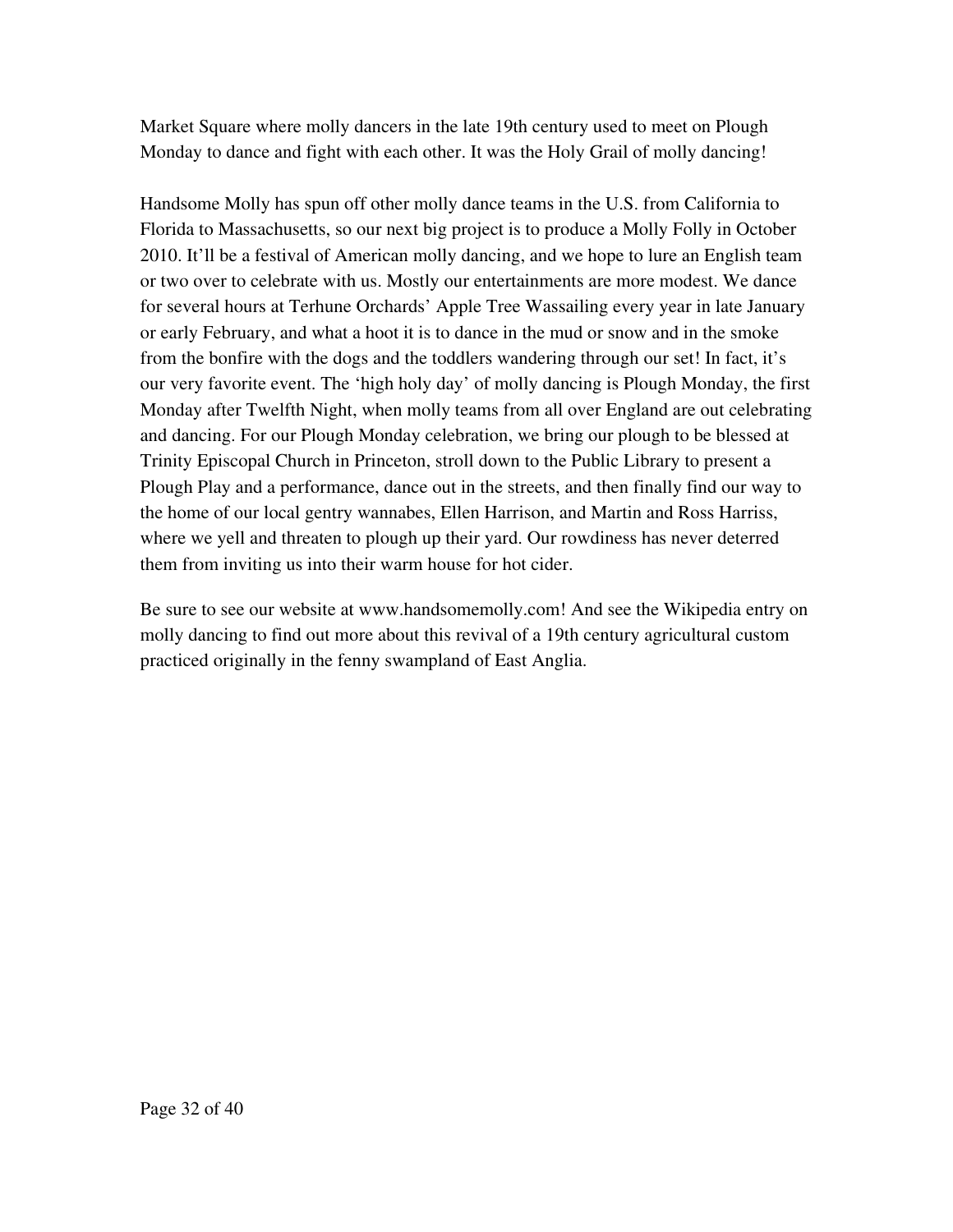### *Millstone River Morris*

(New Jersey's finest Morris team.)

### *From Bob Dupre and Curtis Hoberman:*

There was Morris dancing associated with PCD as early as 1979. Richard Carlin led classes for a time, and there was a group led by Marty Steerin that actually danced out in kit. What we now know as Millstone River Morris started in 1982. It was led by Martin Harriss and Andrea Osgood.

| Squires | $\boldsymbol{\eta}$ | Tom Harrington                       | Curtis Hoberman     |
|---------|---------------------|--------------------------------------|---------------------|
|         |                     |                                      |                     |
|         |                     |                                      |                     |
| Fores:  | Andrea              | Jim & Lindy Van Fleet   Robert LaRue |                     |
|         | Osgood              |                                      |                     |
|         | <b>Bob Dupre</b>    | Ben Bolker                           | <b>Robert Mills</b> |

Millstone danced in the style of the village of Adderbury for several years. Inspired by a workshop led by Cammy Kaynor, they began dancing in the Bampton tradition. Somewhere in the 1990s, many morris teams began to develop their once styles. When Robert LaRue became foreman, he invented the team's current style which is best described as "Bampton meets Bledington, with galleys". The team just calls it "Princeton Under Construction". At least one Millstone dance has become part of the American Morris lexicon. Robert LaRue adapted Albemarle Morris Men's "Bean Setting" and renamed it "Steamfitters". It is now done by a number of teams across the U.S., many of whom do not know its origins.

 For many years, Millstone appeared each Memorial Day weekend at the Mixed Morris Ale; first in Wood Hole, and later all around New England. When Curtis Hoberman (a son of VA) became "squire for life", the team began to look to the south. They appeared often in Baltimore, Virginia, and West Virginia. They even danced at the Smithsonian to celebrate the 75th anniversary of CDSS. They have also danced at three Midwest Morris Ales, two in Minneapolis, MN and one in Ann Arbor, MI. In 1992 they went to England and visited with many teams. They have also danced as far south as in Richmond, VA, and as far north as Toronto, ONT.

Page 33 of 40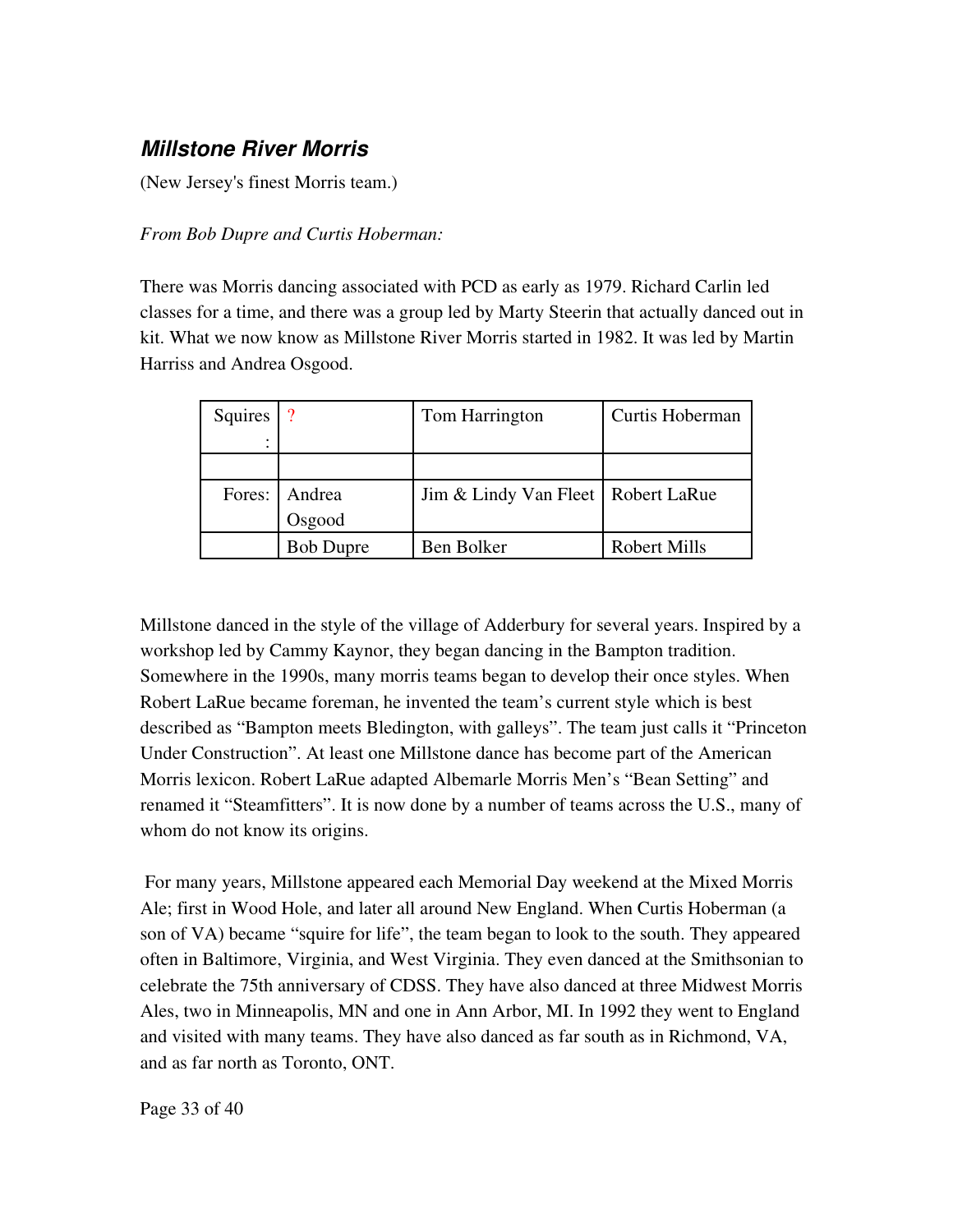Millstone has hosted a number of English teams including, Kern Morris (Durham) Belchamp Morris (Belchamp-St. Pauls), Hurst Morris People (Hurst/Reading), the Cam Valley Morris Men (Co. Somerset), and Swindon Morris (Swindon).

### [2009 Millstone River Morris Video Clip](http://www.youtube.com/watch?v=pzgZqykMVeE)

### *Shandygaff Longsword and Garland*

### *From Sue Dupre:*

I was almost new to dancing when Bob and I went to see the New York Revels for the very first time. That year the Revels were held in an old stone chapel in New York, dusky and mysterious. It was my very first sight of longsword dancing and the Abbotts-Bromley Horn Dance, and I felt like I had seen heaven in these hypnotic dances that were old and spellbinding.

Beth Hodsdon was new to the community and understood why I wanted to bring longsword dancing to Princeton, so we worked together to bring David Chandler to Princeton to teach the Ampleforth sword (that same mysterious dance I had seen in the Revels) to a small group of curious people. A team of men and women called Shandygaff Longsword formed out of those series of workshops. We danced the longsword dances from the Yorkshire Villages of Ampleforth, North Skelton, Haxby, and Bellerby and later we added mummer's plays and garland dancing to our repertoire. Every one of us loved contra dancing and English country dancing, but, in practicing these ritual dances together week after week, we also discovered the extra pleasure of being part of a tightly knit group of people working together to make a performance that was beautiful or powerful or exciting to an audience.

Shandygaff Longsword traveled to England together to perform at a grand festival in Durham, and we danced at many Ales (gatherings of morris and sword and other ritual dancers). Although dozens of the dance community danced with Shandygaff over the years, by the mid to late 90s, when the team were more than 15 years old, we realized that we were each ready to move on to other things (by then our discussions often ran to talking about how the cummerbunds and knee breeches that looked so great 15 years before looked now on middle-aged women!). But we decided that we would dance in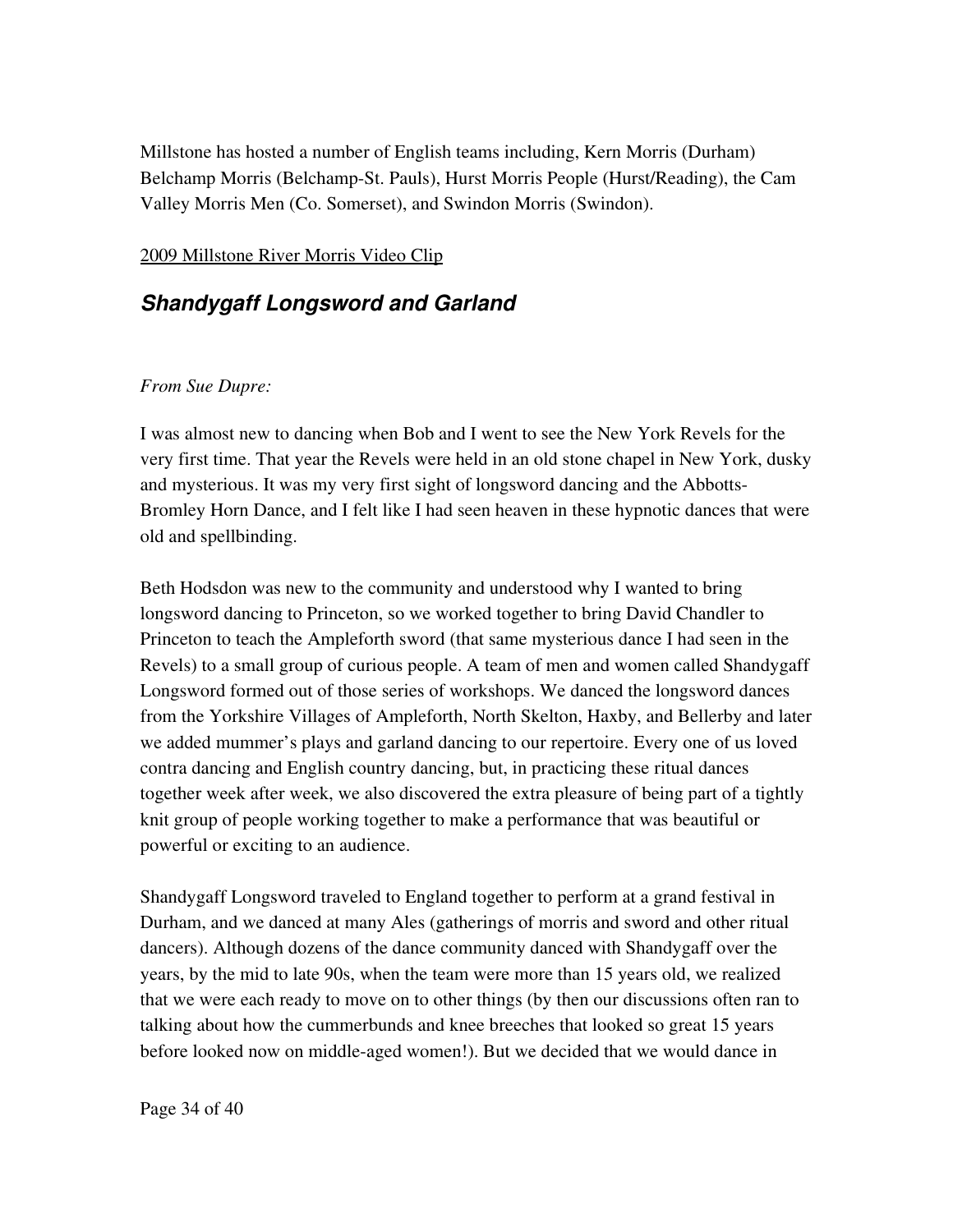honor of May Day and the winter solstice for as long as there are enough of us who remember the dances.

So like Brigadoon, you'll still see Shandygaff materialize every now and then with a garland dance for the spring and a sword dance for the winter. And because it really is wonderful to dance in honor of the seasons and to work with a group of people to create a performance, I'll occasionally lead workshops for the PCD community for a taste of sword dancing and garland dancing.

[2008 Shandygaff Photo Set](http://www.flickr.com/photos/staspix/sets/72157611335182307/) (courtesy of Stas W) [2006 Shandygaff Video Clip](http://www.youtube.com/watch?v=_FdXMgVHSUY)

### *Cotillion Singers*

### *From Annie Anderson:*

I started the Cotillion Singers without ever expecting to be reminiscing about it 25 years later! The first year there were five of us, singing from the Oxford Book of Carols. It was the first year we had the Cotillion in Harlingen Reform Church -- can't remember the exact year or the exact roster, but I'm pretty sure Pete Soloway, Marge Scott and Eric Scott sang that year.

Impossible to pick a favorite concert, out of all the Winter Cotillion concerts and subsequent concerts at the Troubador Folk Club, at Janet and Robert Mills' wedding reception, and other venues I can't remember. But my favorite moment was singing the Hallelujah Chorus a capella. It was the last Cotillion before Janet and Robert took on the direction. I usually conducted the group from the end, but for this one I decided to stand up front like a real conductor, and I'd had a black velvet ball gown altered so I could lift my arms up all the way.

I think we were all nervous and excited to sing this great work in such an unexpected way in such an unexpected setting. The Cotillions had knocked themselves out learning it so much more difficult and exacting than the folk music we usually sang. I stood up in front of almost 35 grinning Cotillion Singers, adjusted the music stand, and gave them the opening pitches. In the nerves of the moment, I couldn't figure out where to put my

Page 35 of 40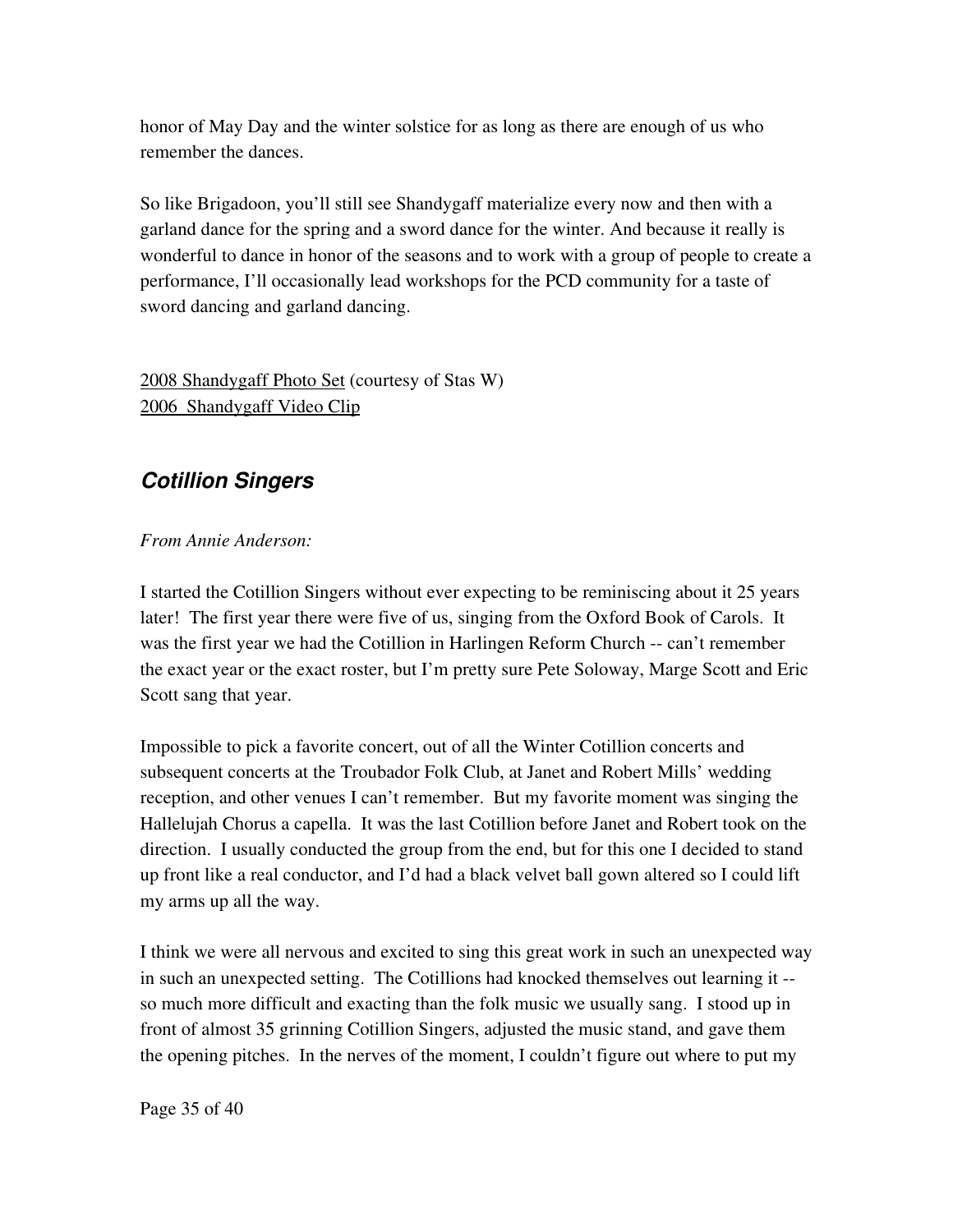pitch pipe -- velvet ball gowns don't have pockets, apparently. So I stuck it down my cleavage, raised my arms for the opening chord, and felt the pitch pipe drop down to the floor. The whole group gaped at the thing rolling away from under my skirt, then came in with a grand "HALLELUJAH!"

### **Foaming at the Feet**

### *From Annie Anderson:*

Foaming at the Feet started as an 8week clogging workshop before the contra dance when we were at Princeton University in 1981. It included Bob Dupre, Trish Petzold, Garry Moore, Sue Dupre, Katy Ford, and me -- not sure if there were a couple others. The teacher was from Philadelphia and taught us a wonderful routine, which we performed for the first time at the contra dance, which had just moved to Trinity Church. We later found out, to our chagrin, that she had copied it step for step from the Fiddle Puppets, the premier Appalachian clogging team in the country. They got wind of it and apparently did a lot of soul searching about who "owns" a routine. In the end, it didn't matter because as soon as we found out, we dropped it from our repertoire and abased ourselves before them.

FATFeet danced from 1981 to about 1990 (?) and over the course of those years included: Cindy Amaroso Nick Amaroso Annie Anderson Bob Bender Bob Dupre Sue Dupre Katy Ford Ann Harwood Robert Mills Cindy 2 Trish Petzold

The version of FATFeet that included Bob, Robert, Garry, Annie, Ann, and Trish went on tour to England in the summer of 1985. It was fun to be considered "international

Page 36 of 40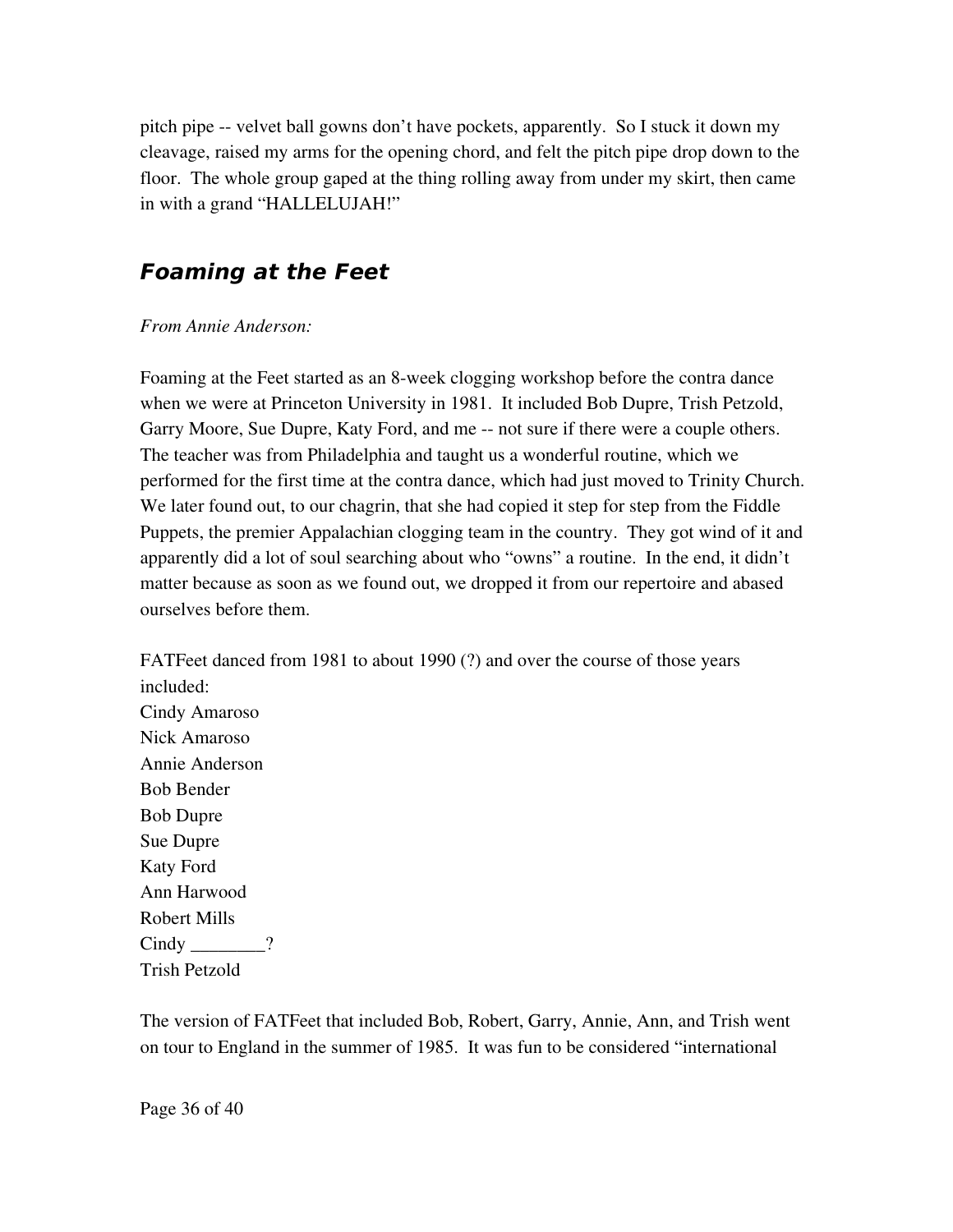dancers." A memory that will make me smile even when I'm in the nursing home was the first night we performed at the Redcar Folk Festival in northern England. We were disappointed to find out that we'd been given a performance slot of 11:30 pm the first night of the festival. We figured we'd be dancing to the sweepers and the building manager at that hour. We waited backstage, tired from traveling and a little glum about the late slot. When we'd gone backstage, there had been only about 100 people in the hall, and some of them seemed already to be drifting toward the doors. What we didn't know, as we sat back there, was that at 11pm all the pubs in town closed down, and the festival was the only place in town where you could buy a beer. So by the time we came out on the dance floor to perform we were met not by a handful of die-hards and the janitor, but easily 1,000 people packed into the place. They stood and sat at tables on the balcony surrounding the dance floor; there were people standing on chairs, people sitting on the balcony railings, women sitting on men's shoulders, people shouldering their way through the crowd with pints held high over above their head. We launched into our best routine with even more adrenaline than usual. When the music ended, there was a beat of silence -- and then the entire place roared. I'd never heard a crowd actually roar, but now I have and I'll delight in the memory forever.

#### Another FATFeet memory:

We came up with the name while sitting around the Dupre's dining room table in Hopewell, talking and laughing late into the night after a dance. The women were saying that we often saw an odd look crossing a man's face when we progressed and came at them for the next figure. "Yeah, that's fear," said Bob Dupre, "and what do you expect when you come at them, foaming at the... feet!?" We all immediately said, "wouldn't that be a great name for our clogging team?", and immediately followed that with, "whoa, that would be a hard name to live up to!" (... and I think we were all thinking, "wouldn't it be great if we could pull it off?") I think the name fit us from the start, but it also kept us to a high standard of energy and goofiness.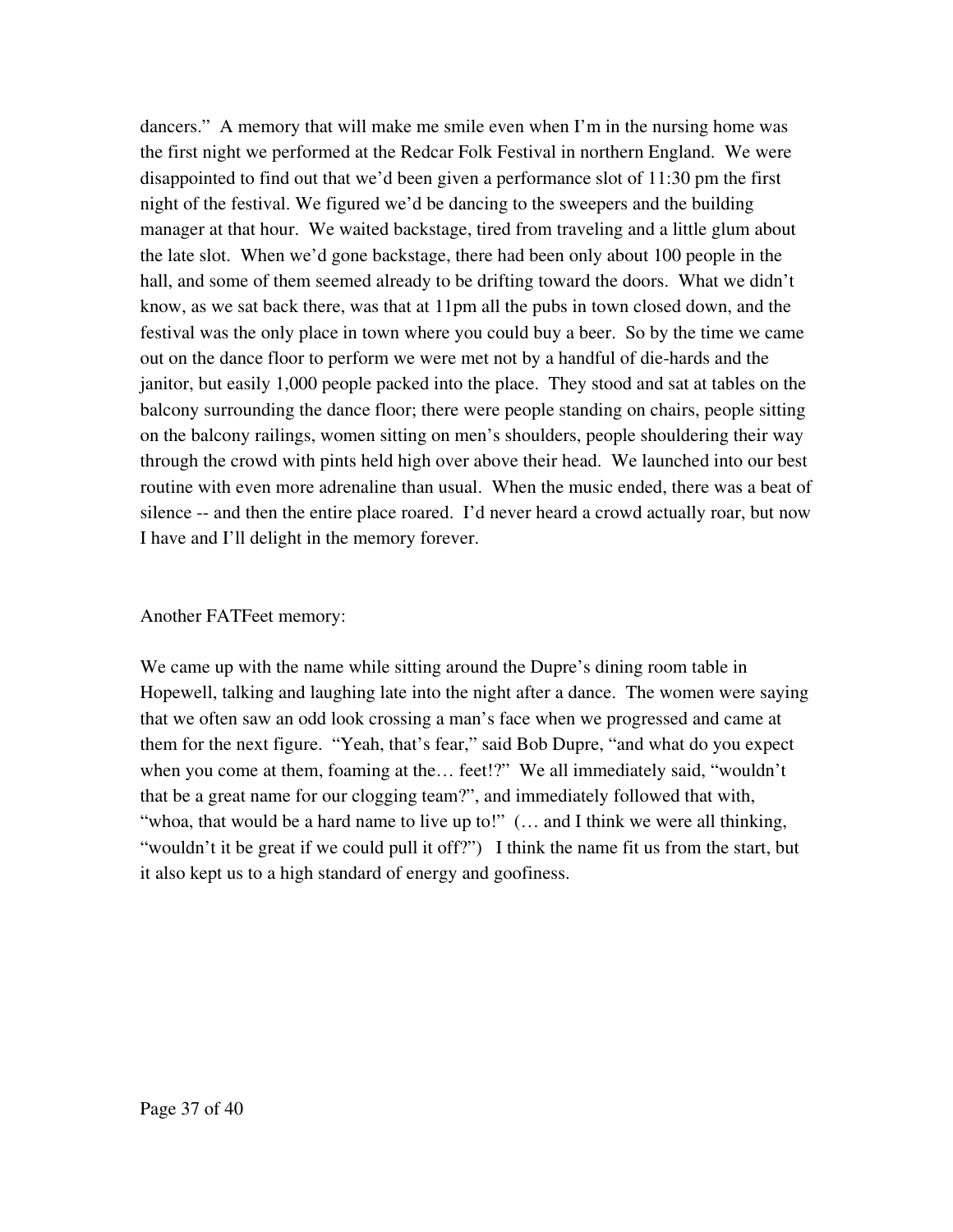## **Outside the Dance Hall**

This section describes:

- Pot Lucks and Other PCD Food Stories
- Quilting
- Friendships

## *Pot Lucks and Other PCD Food Stories*

### *From Ann Harwood:*

There were years when we regularly served 250 or more at  $R \& O$ . When it was time to let people into the dining hall, I used to swing two flashlights with red tips over my head, the way airport runway guys do when they're guiding planes to the gate.

 I know Paul Prestopino always loved my "meatless" labels from the 1980s pot lucks. He even stuck one or two on the old sound mixer!

And then there was the time [at HFTH] when I called the Hudson Guild staff on the carpet for serving chicken soup as a vegetarian lunch choice. "Chicken is NOT a plant," I howled. Later, Jan Drechsler saw fit to present me with a rubber chicken, gracefully planted in a terra cotta pot, as a memento.

### *Quilting*

### *From Jan Drechsler:*

Princeton Packet Headlines:

'Breaking and entering reported off Canal Road.' 'Woman cited in bloody [finger] stabbing Tuesday night in Hopewell.' 'Frame-up happens again in Skillman.'

Not news usually associated with quilters, but these could be actual news story lines. Two Princeton travelers came home from abroad and discovered a newly finished quilt, in their locked home, placed lovingly on their bed. The perpetrators who broke in have

Page 38 of 40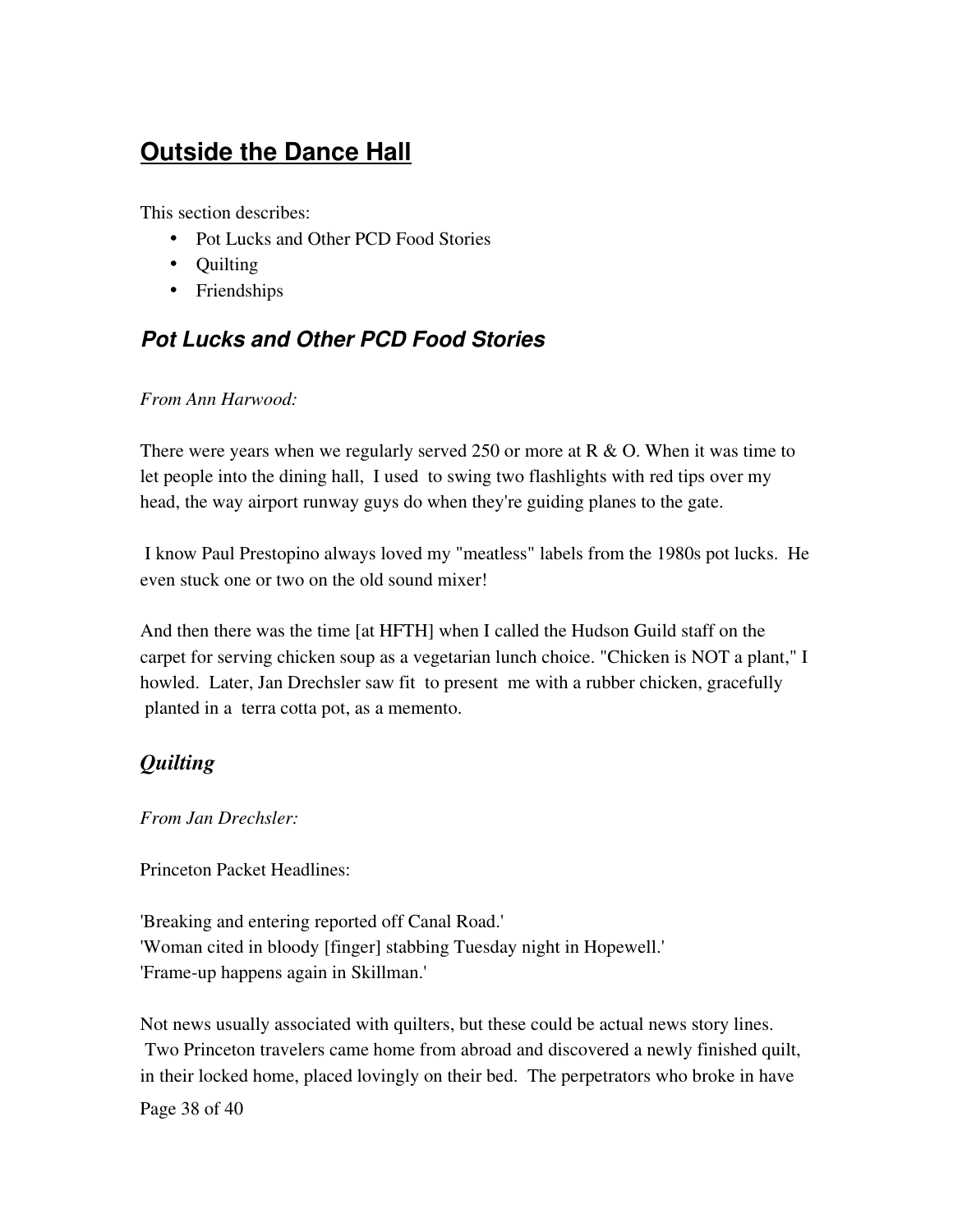never been found. In fact, they may not even remember they did it. After all, thirty years is a long time to remember details. And after one hears a story enough, it becomes your own, So perhaps it was you that should be arrested for breaking and entering!

When I first read about women in earlier days, sitting around a quilt frame for an entire day, I could not understand the attraction. Why travel for miles, by foot, horse or car for that? Then, after laughing and consoling and talking over a quilt for an evening, I realized it was a gift to stop and just be with friends. The good desserts we shared helped too and made the evening extra special. Without a project, we probably wouldn't have gathered to sit and talk, but that connecting was a precious treat.

### *Friendships*

*From Sue Dupre:*

#### Brookmead Farm:

Once upon a time, in 1980, after Sue Dupre and Bob Dupre and David Herndon had gotten hopelessly sucked into traditional dance and music, they decided to rent a house together, along with Ruth Anne Byers, hardanger fiddler and accordionist.

And what a house they found! They found Brookmead Farm, set back in the hills of Skillman. The Farm was a rambling pre-revolutionary farmhouse with a checkered past (vats of alcohol during Prohibition, raids with the alcohol running down the stairs, the naked hippies who painted their goats pink, the Pagan motorcycle gang and its gun battle with the cops right there at the house!) but peaceful by the time we got there, surrounded by fields and deer and pheasants and quail (this was before all the hills of Skillman became infested with developments).

There was a 16' X 32' living room, which demanded to be danced in, and so we all did. And because it was a very cold and very hard to heat house, we had to lure our friends in to dance and to heat the house up. Rum and Onions formed that year, and the first rehearsals were in that living room. The long arguments about whether the band should be called Rum & Onions or Jersey Lightning took place in that living room.

There were grand parties in the summer. One time we invited non-dancing friends we had known in graduate school to a wild, dancing, whooping, music-playing party in the